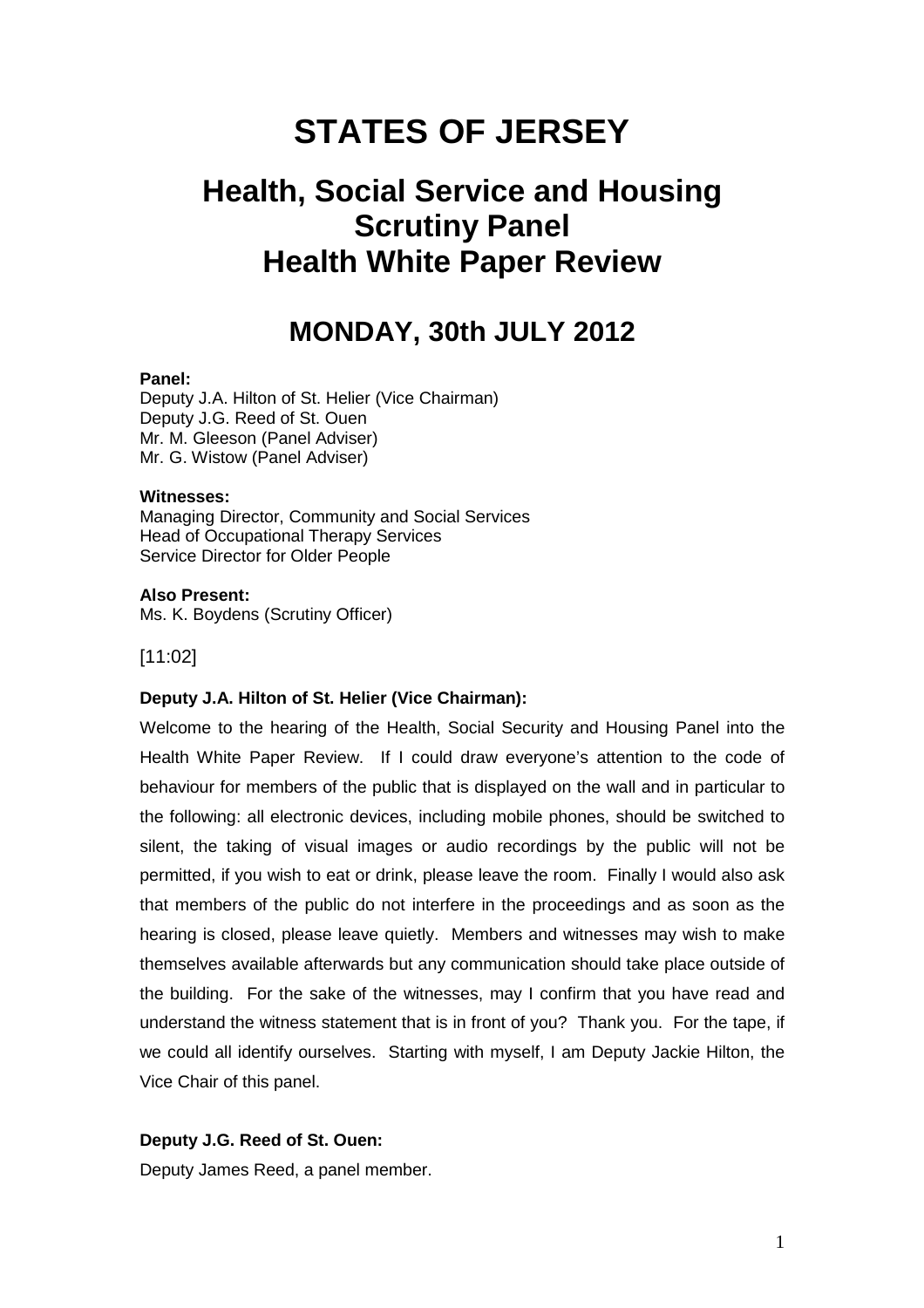## **Mr. G. Wistow (Panel Adviser):**

Gerald Wistow, an adviser to the panel.

#### **Mr. M. Gleeson (Panel Adviser):**

Mike Gleeson, adviser to the panel.

**Ms. K. Boydens (Scrutiny Officer):**  Kellie Boydens, Scrutiny Officer.

#### **Head of Occupational Therapy Services:**

Gill Rattle, Health and Social Services, Head of Occupational Therapy Services.

#### **Managing Director, Community and Social Services:**

Richard Jouault, Health and Social Services, Managing Director of Community and Social Services.

#### **Service Director for Older People:**

Ian Dyer, Health and Social Services, Service Director for Older People.

## **Deputy J.A. Hilton:**

Thank you very much and welcome here this morning. How would you describe the current working relationship between the Health Department, G.P.s (General Practitioners) and other providers?

#### **Managing Director, Community and Social Services:**

Okay, I would describe the working relationship at this current time as better than I recall it at any other point. So I think there is a developing close working relationship between primary care, secondary care and the third sector, however what we would all recognise is that the structures that underpin that relationship need developing and that has always been a barrier to the way in which they work, but I think from my perspective it is essentially very good.

#### **Deputy J.A. Hilton:**

Okay. Can you explain a little bit more of what you believe needs to happen in order that the other providers, the Health Department can deliver the services that are outlined in the White Paper in a timely fashion?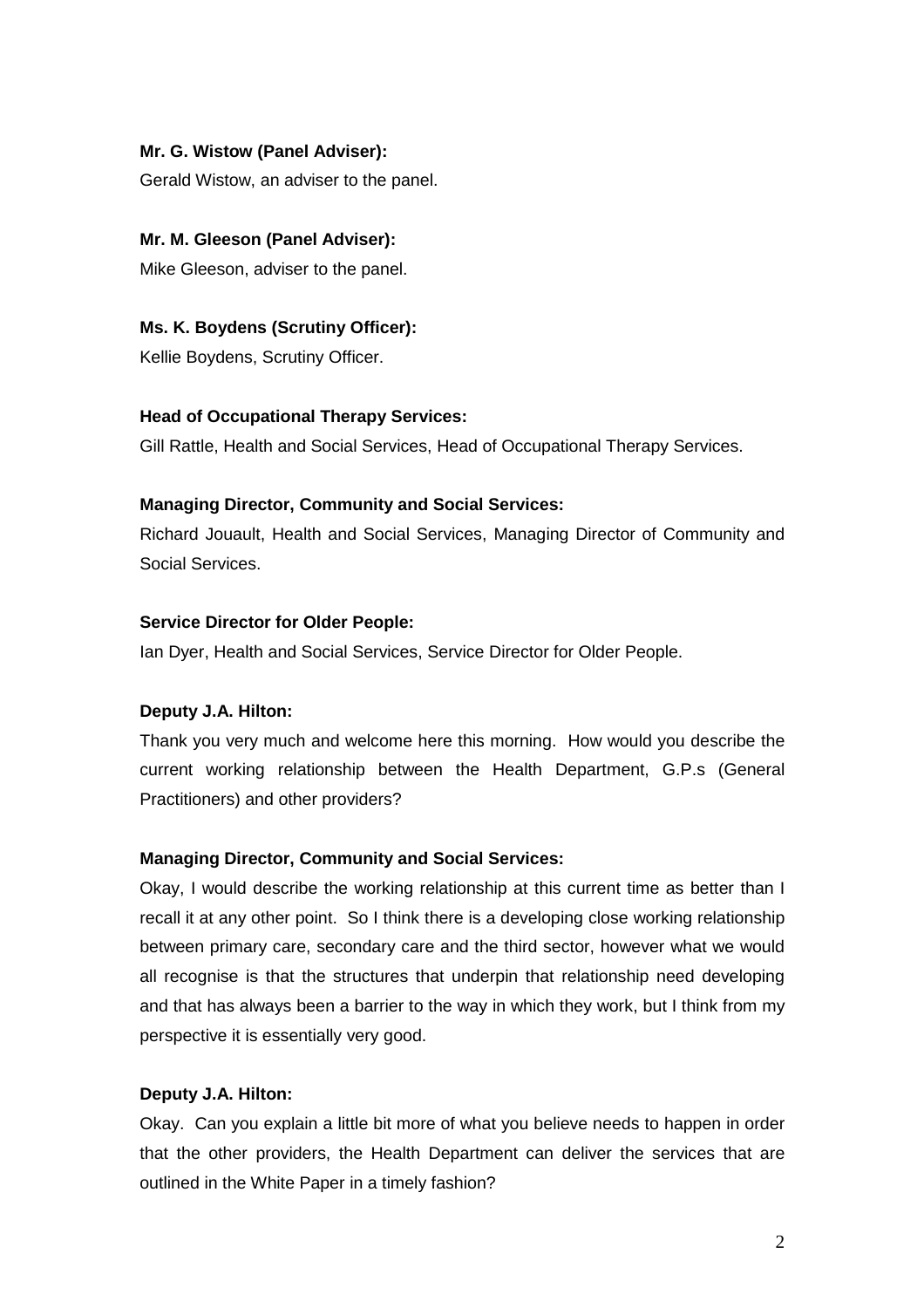#### **Managing Director, Community and Social Services:**

Okay, the first element of that would be around co-ordination, so that means that the primary care body needs better co-ordination about how it works and how it delivers its care. The third sector similarly needs better co-ordination and integration with Health and Social Services, and Health and Social Services itself needs to develop a more robust commissioning function so that it can commission services from the third sector and from primary care as a body in a more efficient way.

#### **The Deputy of St. Ouen:**

Because at the moment can you just describe how arrangements are generally made?

#### **Managing Director, Community and Social Services:**

I suppose historically we have moved from a position where many voluntary agencies and third sector agencies have received grants from Health and Social Services and those grants have developed into service level agreements and those service level agreements are developing into contracts for service. So that is a significant move from grant to contract for service with a shift in focus from inputs in terms of money and resources required by those third sector providers to outcomes and outputs so measuring what the public expects to receive for that money. With regard to primary care, there has always been difficulties for both primary care and secondary care to operate in a fully integrated fashion as a result of the way in which the money flows through the system. So you will have heard from our G.P. colleagues and from consultants, I am sure, about some of the perverse incentives that operate through the system that leaves the user of the service and the provider of the service to not necessarily operate in the most efficient way. So a lot of what the White Paper is about is about trying to remove some of those perverse incentives and make the money flow in such a way that it incentivises people to do the right things.

### **The Deputy of St. Ouen:**

Why have improved arrangements not been put in place before now? Why do we have to wait for the White Paper to see these improvements? What have been the barriers?

#### **Managing Director, Community and Social Services:**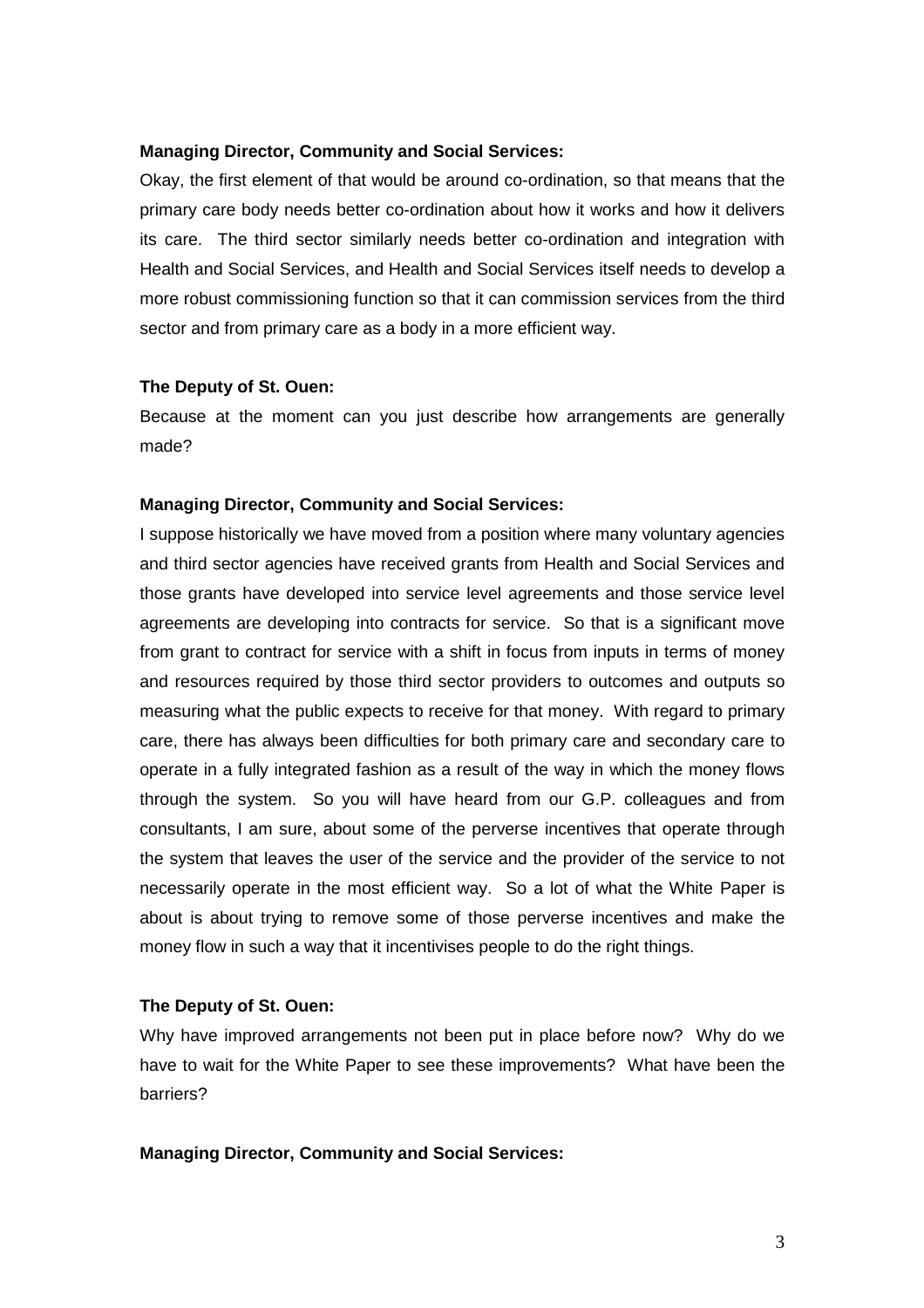Okay, I think barriers are around the fact that it requires more than one States Department to make this work. Obviously primary care is funded by the Social Security Department. So it has been a long journey from ... we were just talking on the way here, about the long journey, the strategic long journey, from when one list was writing about getting upstream in terms of healthcare to the work of New Directions, to where we are now with the White Paper. But there is a complete line of sight from that piece of work. It has taken maybe a decade for us to get to this position now but it is the right journey and I think everyone is coming to the right place at the right time.

### **Deputy J.A. Hilton:**

Can you tell us exactly what work has been undertaken at the current time to address the issue about primary care being funded by the Social Security Department and how you feel that ... what sort of timescales are we talking about that the G.P.s ... because care in the community, I presume, will focus around G.P. surgeries as such. How you feel that we are going to get to a point where those funding mechanisms are going to be overcome or are going to be addressed?

#### **Managing Director, Community and Social Services:**

I think the first thing to say is I am not the expert in that area. That is not particularly my primary area of knowledge but from the perspective of managing community and social services, what I can see happening in primary care is a significant reorganisation of the way in which they operate, both in terms of their delivery of information services around their G.P. net, to revalidation in terms of how they are revalidated with the G.M.C. (General Medical Council) to how they are organised from the primary care body with the Medical Director for primary care, so significant amounts of reorganisation which will mean, as a body, they will be able to interact more successfully with other parts of the community.

#### **Deputy J.A. Hilton:**

Are you satisfied that the current arrangements, or the negotiations that are going on, are happening in a timely fashion and that you, as Director of Community and Social Services, will be in a position to deliver some of those services that are outlined in the White Paper?

#### **Managing Director, Community and Social Services:**

Yes.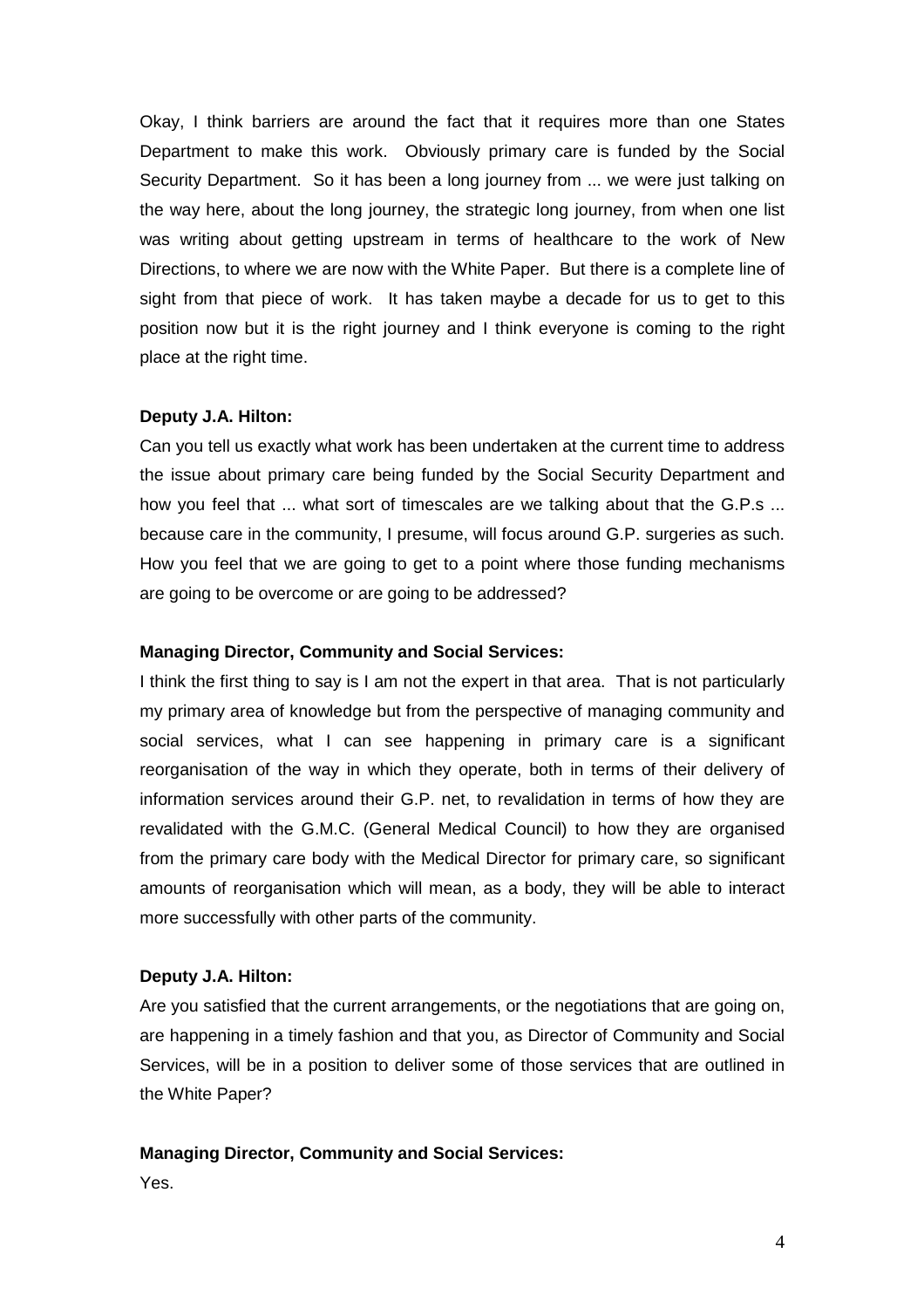#### **Deputy J.A. Hilton:**

You are. Thank you.

#### **The Deputy of St. Ouen:**

What, I would like to ask, can you point to in the White Paper that makes the difference and enables that better relationship to develop, which is key to delivering the services, especially within the community?

#### **Managing Director, Community and Social Services:**

I can think of several but I am trying to think of a single example where there might be a good illustration. The development of intermediate care, if you look to the intermediate care outline business case it talks to mechanisms whereby care will be provided in the person's own home to avoid admission to the general hospital and also timely discharge to ensure that care is provided back in the person's own home in a timely fashion. To do that you need to have a growth in our community resource, and Gill can talk to that as more of an expert than I, around reablement. We have spoken about that before. But you also need to be able to provide G.P. ... you need a medic to be able to co-ordinate some of that care to ensure that an individual does not then fall upon the secondary system. There are obviously issues currently around a G.P. could provide a significant number of home visits without incurring a significant amount of cost on the individual. So if we are seeking to have an episode of care provided in the individual's own home, supported by a community team, perhaps 24/7 for a period of time, there will need to be some co-ordination by the G.P. and the G.P. will need to attend to that patient in their own home. The only way we can do that is making sure that the individual themselves is not hit with, let us say, 8 G.P. visits at home which would be close to £1,000 potentially. So we need to create funding mechanisms that will enable a G.P. to receive that money otherwise the person will end up in the hospital. So it talks to that about how we might commission G.P.s to be able to provide that kind of care.

## **The Deputy of St. Ouen:**

When you speak about ... I fully agree with you, if you want to change from the present system to a new one there are certain key elements that need to be adjusted and you rightly point to the G.P.s and how they are funded. But in any event I would presume that that is all part and parcel of what one would class as an improved service. What do you see as the difficulties in achieving those changes knowing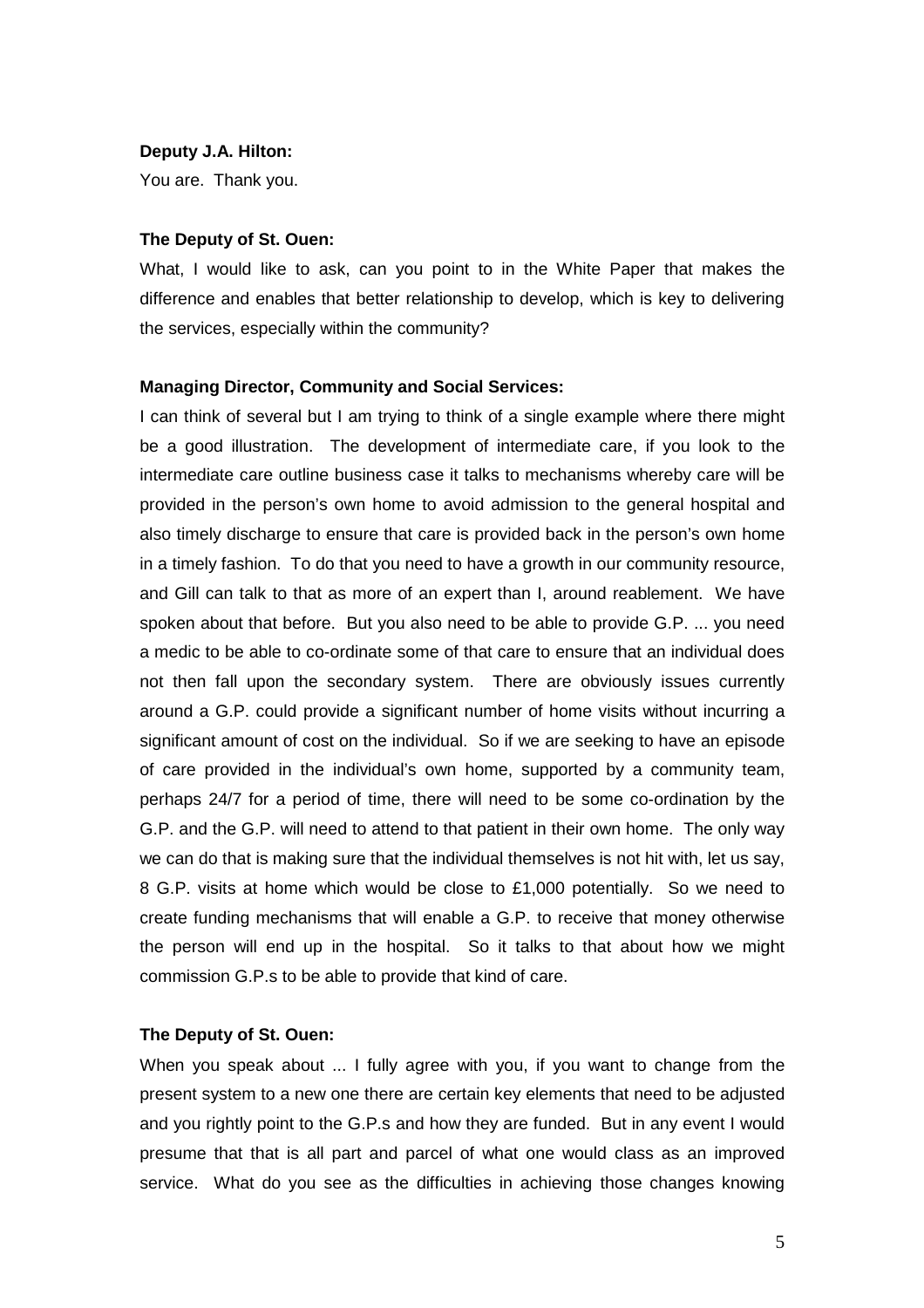obviously the experience that we have had in the past with regards to encouraging G.P.s to be more involved?

#### **Managing Director, Community and Social Services:**

I will turn to Ian and Gill in a moment, because they might have other views, but from my perspective I think to be entirely candid, the issue that we ... nothing that we are suggesting here is leading edge, it is the right and appropriate way to deliver care and it is demonstrated across the world that such mechanisms are the right things to do. I suppose whenever you are making significant shifts in systems the bit that you do not know about is the bit that you do not know about. In other words, we do not know what we do not know so sometimes systems create perverse incentives that you cannot see when you set them out. So, for example, the current system as you read in the White Paper encourages people to turn up to emergency care rather than see their primary physician. When you change systems sometimes there are blind spots. Now, creating a system whereby you are commissioning general practitioners to provide care for the individual in their own home and provide an aspect care in that way may create different perverse incentives that I do not know yet. So we have to guard and watch for that.

#### **The Deputy of St. Ouen:**

Ian, how do you see G.P.s impacting on the changes in services.

#### **Service Director for Older People:**

I suppose if we start from where we are at the moment. Where we are at the moment is if the G.P. goes to someone's home at 2.00 a.m. and has concerns about that person's ability to manage until 9.00 a.m. the following morning, they have one option and that option is to make a referral to the A. and E. (Accident and Emergency) Department for hospital admission. What we are looking to do is to change it so that at 2.00 a.m. the G.P. can go to that person's home and can pick up the phone and ask for someone to come out and stay with that person until 9.00 a.m. the next morning or until the Monday morning when the multi-disciplinary team can look at the whole person, the whole needs of that individual, with a view to seeing what is best for them.

[11:15]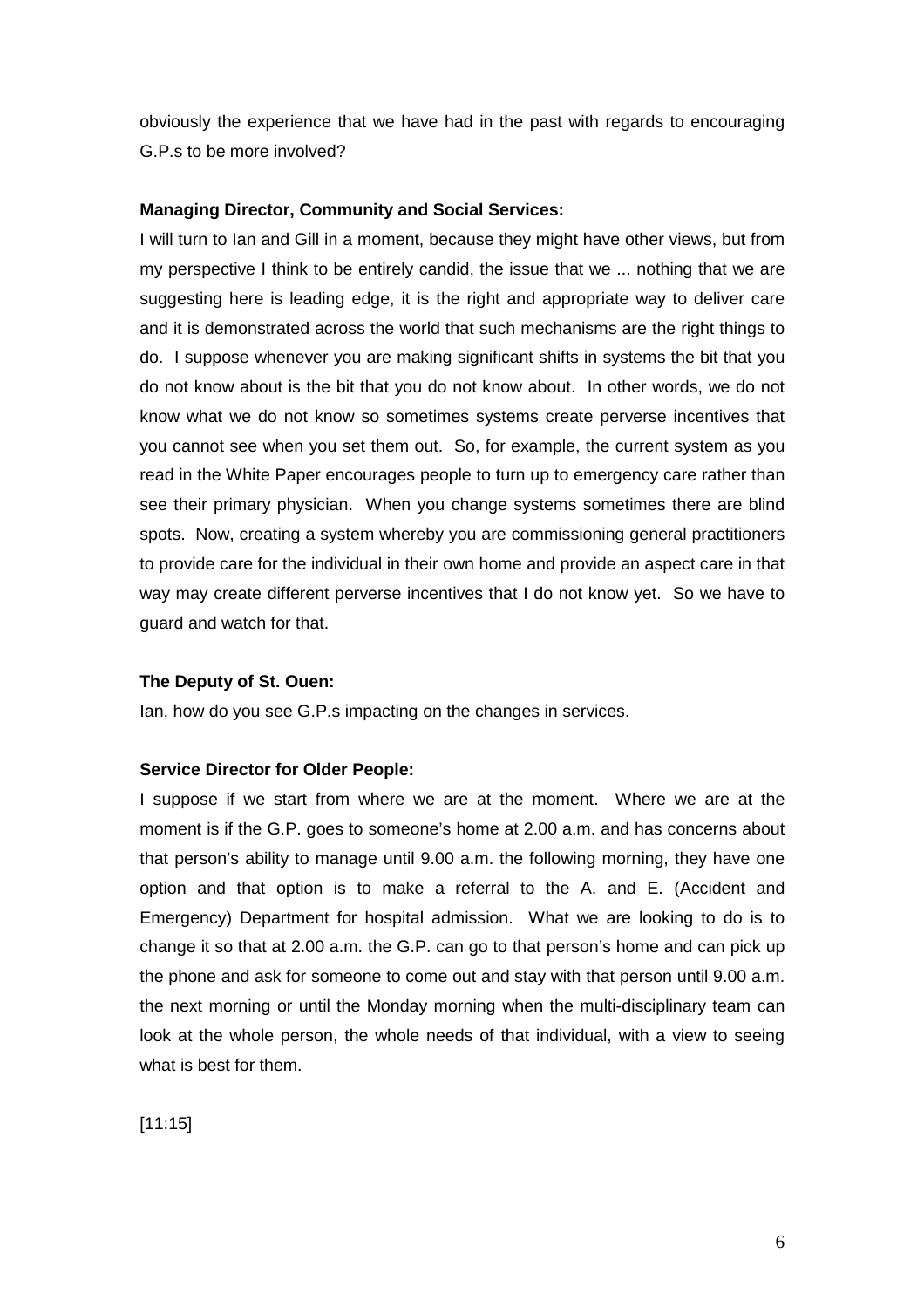So they are kept safe in their own environment, in their own home, for a period of time and then on the Monday morning a professional therapist might come along and say: "Well, what we need here is grab bars or some form of technology to support the person." We might turn around and say: "We need some physio for a period of time." It might be the G.P. can introduce a course of antibiotics within the home and we can have someone, a healthcare support worker, staying with the individual to keep them in their own home for that period of time. So what we have at the moment is, I suppose, 2 options. One is the G.P. walks away concerned that the individual is still at home or the G.P. makes a referral to the hospital. What we need to do is to introduce a cluster of options that can be provided in the middle of the night, can be provided during the weekends, at any time, so there is more options that we can draw on. That is where we are moving from and to. Now, the model of challenge for that, will there be perverse incentives? We have still got to dot the "i"s and cross the "t"s in the 4 business cases to ensure that we prepare for that as best we can. At the same time I would be really concerned that we did not start moving towards that now because in my mind we should have been doing it a while back.

#### **Mr. M. Gleeson:**

What do you mean? You would be concerned if we do not start doing it now because we should have been doing it while back, could you enlarge on that?

#### **Service Director for Older People:**

What I mean is I would be concerned that we do not wait for everything ... the whole model to be in place and not have any risks about whether or not perverse incentives are going to be reintroduced in a different way by saying: "Right, until we get all our soldiers in line, we do not do anything." What I am really excited about is the fact that we have got the opportunity with this White Paper to move forward to services that can prepare and support people in their own homes. We are not letting go of the skills that we have got at the General Hospital. At the moment we are too much of one trick pony.

#### **The Deputy of St. Ouen:**

Do you see G.P.s being, in many cases, key to helping to deliver the improved services within the community?

#### **Head of Occupational Therapy Services:**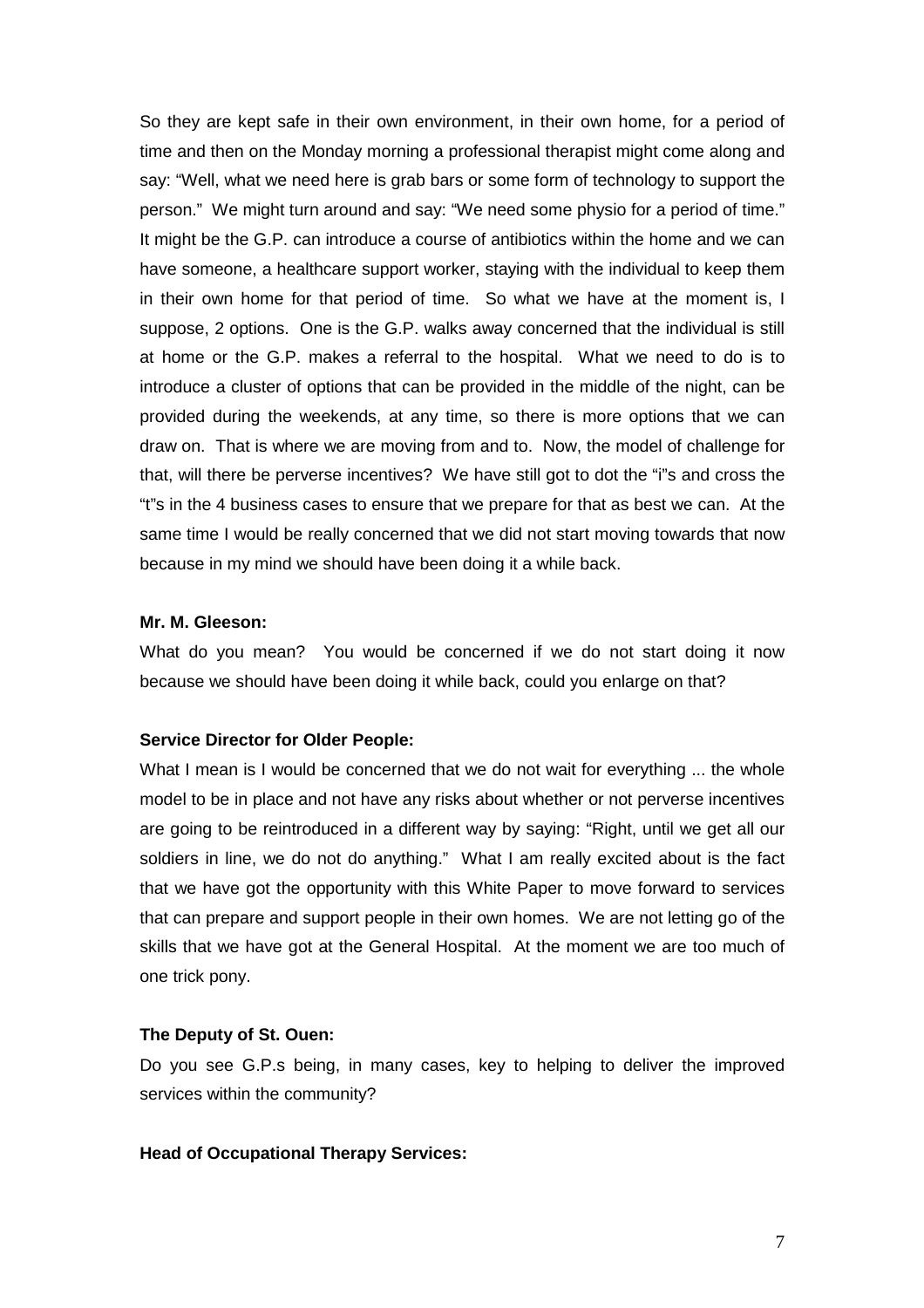In parts of it. What I would be thinking is that we will not be surprised in this crisis management sort of way, as Ian was describing a 2.00 a.m. call, if we can develop these services that the White Paper is recommending we will have a number of people on our books who we will be aware of, who are being supported out in the community with a whole range of services that are not possible at the moment because of funding issues and it is not just Health and Social Services providing them, there will agencies such as Family Nursing, private care agencies. All of these people, though, we will be aware of. We want to centralise the records so that we can really support these people in future and the G.P.s and the Family Nursing are aware of what everybody else is doing. At the moment there is all these gaps in communication that the G.P. might know one bit of information, Family Nursing knows something else, you do not tie it together and that is where the person falls between all of this and then they present at A. and E. because they might have a community alarm, pendant alarm, it is activated and the ambulance takes them into hospital. Once you take somebody in hospital they really quickly become deskilled. They are in an unfamiliar hospital ward, they do not have their own things with them, really hard to get a person discharged, particularly frail elderly. So this new funding will achieve that, we will be able to connect people together through the centralised record system that we are wanting to fund, that we will have a centralised stock control system so we can quickly get equipment into support someone in their own home, they might be needing a specialised bed, mattress, et cetera. The staff themselves will be totally aware of what is going on, including the G.P., so when we say is the G.P. key, they are just as key as everybody else in this team approach and that includes the relatives too, so they will be aware of is going on. What we developed a few years ago was the client held notes. Family Nursing use them, you might have seen them. But everybody now contributes to those who visit that person in their own home. Keeps everybody else up to date and that includes the family and the person themselves, the patient so that they feel more empowered and they can communicate better at what they would like to see happen. It is not always the most expensive thing. Often it is a low cost sensible solution that we can come up with on a one to one basis. Those are the sorts of things that we will be able to achieve through the White Paper.

## **Deputy J.A. Hilton:**

Can I just ask you a question around providers? Is the plan for third sector providers to provide that sort of care assistant role in the home or is it going to be a combined service with the Health Department and third sector providers?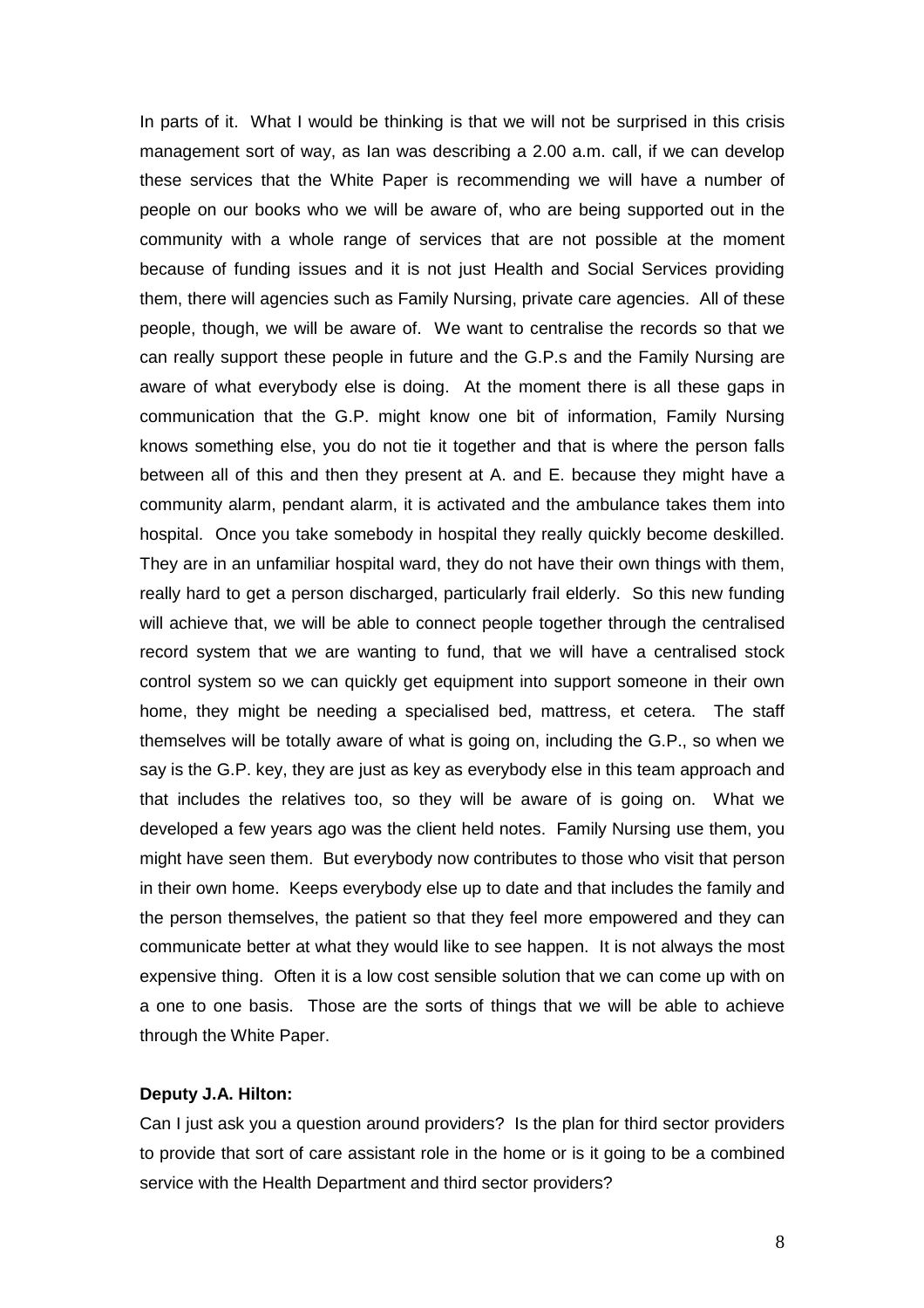#### **Head of Occupational Therapy Services:**

Well, I foresee a mixture. We will need to have specialists from Health and Social Services, they might be physio assistants, rehab assistants, who might not have a professional qualification but they have done N.V.Q.s (National Vocational Qualifications) et cetera and they are skilled in providing the sort of care we are talking about. When I say "care" it is not deskilling the person, it is keeping their performance and their abilities up as much as we can in their own home, and then we will have people in the third sector who might be providing more of the care element. That is the traditional role of Family Nursing. They themselves are skilled in providing that. Also some of the private care agencies who are increasingly able to provide additional care and an approach that Family Nursing has not traditionally provided, often for younger disabled people.

#### **Deputy J.A. Hilton:**

Have you got any idea of the cost of an elderly person staying in hospital at the moment because the services are not in place to assist them at home? Have you any idea at all what the cost is?

#### **Managing Director, Community and Social Services:**

There is a unit cost for a bed day. I think it is quoted in the document.

**Mr. M. Gleeson:**  £400.

#### **Managing Director, Community and Social Services:**

£400, is it? £400 per bed, something like that.

#### **Deputy J.A. Hilton:**

Okay, that is a lot.

#### **Mr. M. Gleeson:**

On that basis, have you any idea what the multi-disciplinary force that is going to assist the patient to stay in their own home is costing on a daily basis as well? Can you compare the funding in terms of cost containment?

#### **Service Director for Older People:**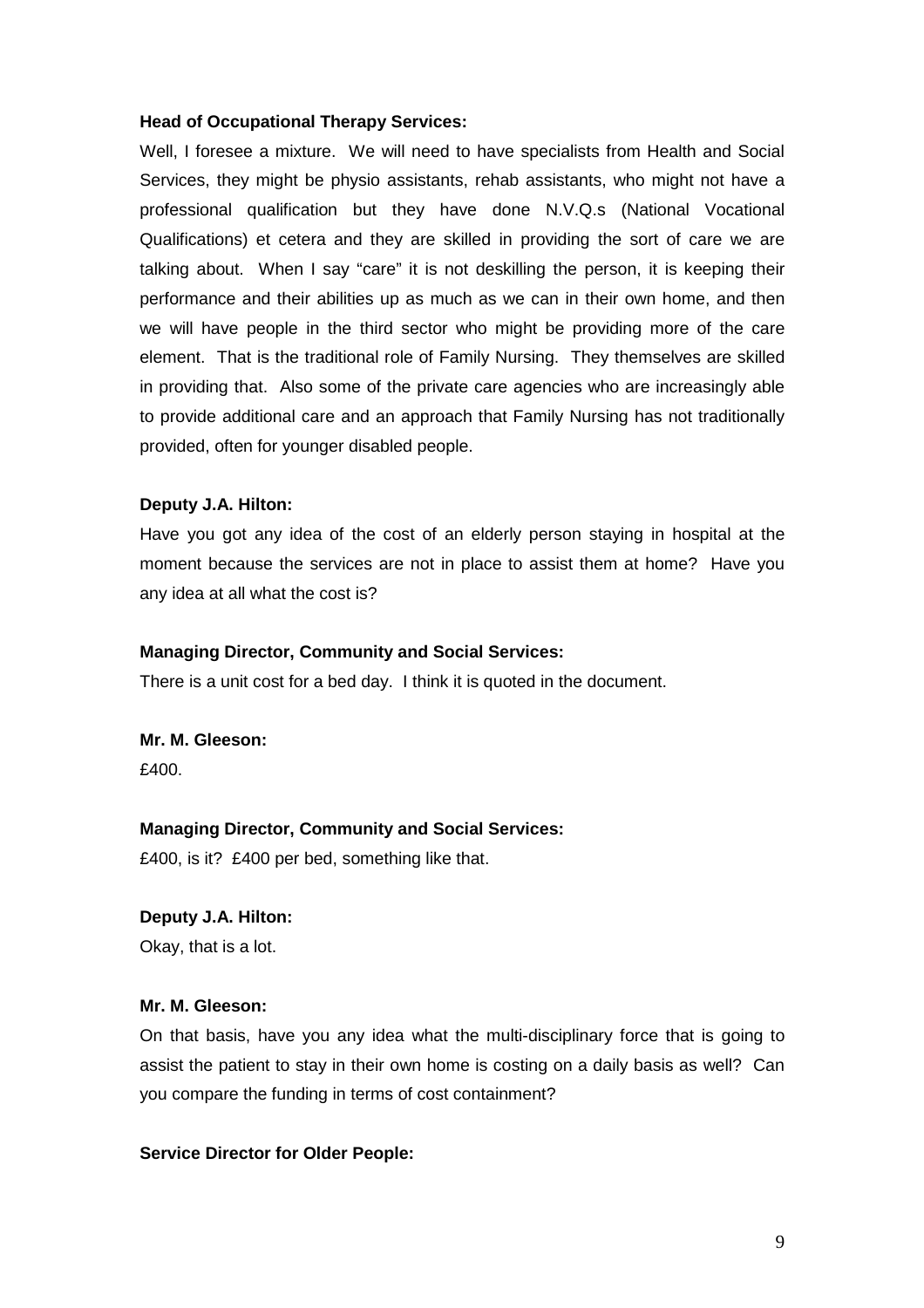We can in certain areas. If we take dementia, I suppose, as the area we have a bit more background in. It is suggested in U.K. (United Kingdom) general hospitals that 25 per cent of the adult population in the U.K. general hospitals have dementia. So if we were to equate that to the general hospital here, the 200 adult beds that we have at the hospital, 50 of them would be people in there with some form of dementia. That might be mild to the severe stage. What we also know is people going into hospital who have a dementia are likely to be in there about twice as long as people without a dementia. They do not know their way around, they are confused, they do not know how to use toilets, they become more dependent rather than independent. So for people with dementia going into hospital, it might be lifesaving and might be imperative that they go in there but at times it might be that it puts back their ... what we try to do at the moment with people with dementia is to delay the onset of the stages of dementia. When you go into hospital it can speed up the onset of the stages of dementia. So to compare a day's hospitalisation to a day's home care is not quite looking at the right picture. Because if you can invest in 3 weeks' home care, which means someone has to go to hospital just for the 2 or 3 days for the urgent, you might be delaying the onset of more severe levels of dementia. Now, I have waffled a bit and I do not know if I have exactly answered the question.

#### **Managing Director, Community and Social Services:**

No, I think you have answered the question. I know where you are going, Mike, with this, it is the issue of is community care cheaper than hospital care? No, not necessarily. It can be, is not always, should not always be.

#### **Mr. M. Gleeson:**

We feel that the cost containment argument is not proven really.

#### **Managing Director, Community and Social Services:**

Not necessarily and it is only part of the argument of why you do it. Certainly sometimes we do not provide the best care that we can for an individual in a hospital. Sometimes hospital care is absolutely essential but I think dementia is a very good example whereby we are not geared within a district general hospital to provide good holistic for patients with dementia. They become very confused in that environment and therefore their stay can be overly long. But it is not the reason to do community care, because it is cheaper than hospital care. It is because it provides better care for the patient and the second thing is sometimes it is not cheaper. Sometimes it is and sometimes it is not.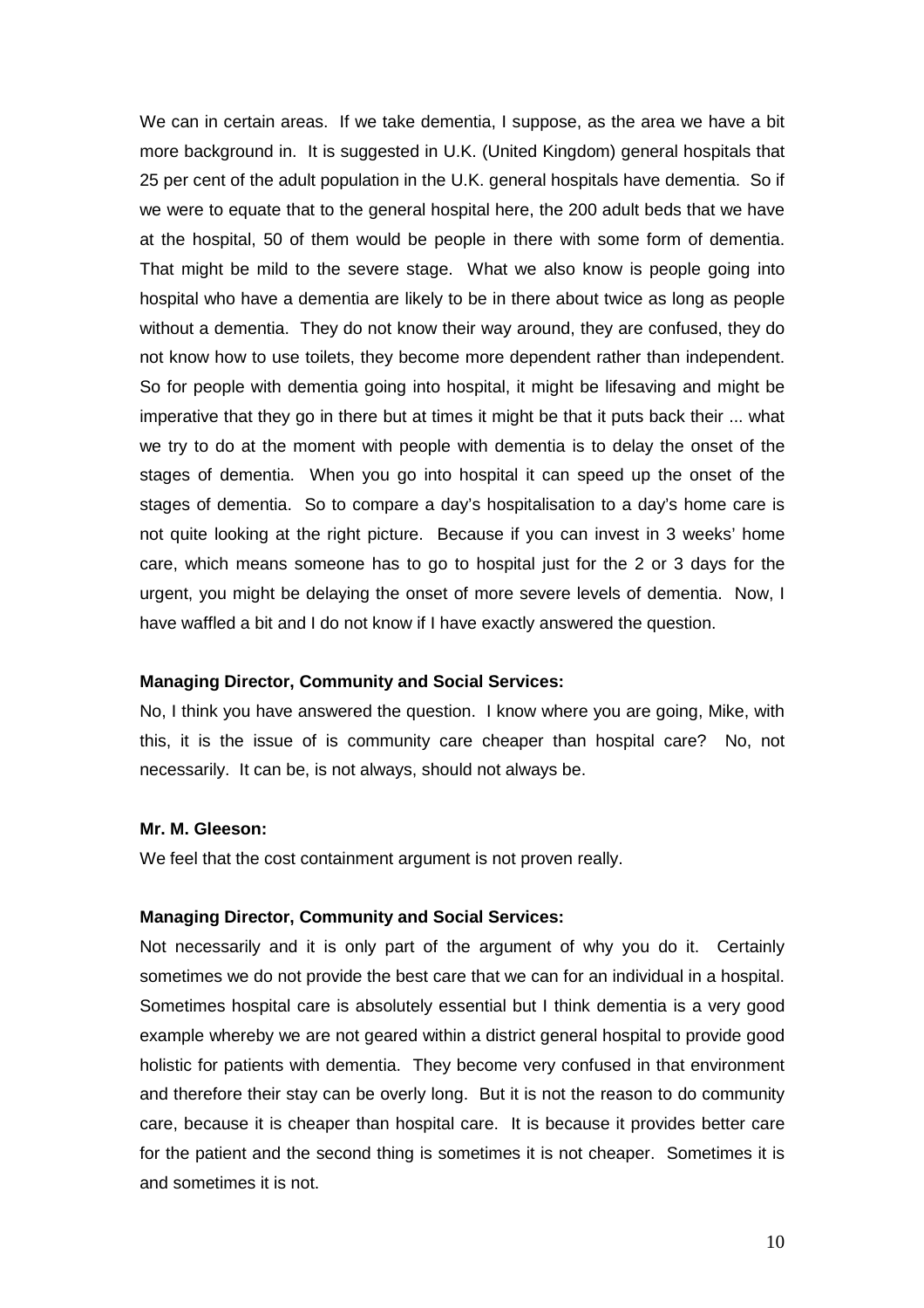#### **The Deputy of St. Ouen:**

You speak about improved services within a community and the need for coordination, sharing of data and so on and so forth, who will be primarily responsible for ensuring that there is that co-ordination, would it be the G.P.?

### **Head of Occupational Therapy Services:**

No, I do not think it will be the G.P. I think the G.P. is going to have a key part to play but we are going to be initiating this new development of the service and we will involve the G.P.s, I do not think it could be centred on the G.P. because the G.P. tends to be working with someone when they have got to an acute phase, well that is the part that we always have them play, and what we are trying to do is preventative. If we can keep the person well and as able as possible with the work that we are going to be developing then, yes, they will still see their G.P. on occasion but it should not be centred around the G.P.

### **The Deputy of St. Ouen:**

So it will be the Health Department staff or additional staff that will be ultimately coordinating and responsible for the services ...

#### **Head of Occupational Therapy Services:**

In partnership with other agencies such as Family Nursing because they will be providing some of the manpower and their expertise, their managerial expertise. So it is not just one body to doing everything, there will be ...

## **Managing Director, Community and Social Services:**

The communication needs to be both physical in terms of written communication and face-to-face communication, but also in terms of the integration of the information systems that they all have. So they have a variety of different systems in a variety of different setting ...

#### **The Deputy of St. Ouen:**

I am just thinking that you speak about this comprehensive wraparound type care and we have heard a lot about it within the discussions we have had with all sorts of different groups, I am just trying to work out who ensures that that wraparound care is provided? Who determines the type of care? If you are saying that you expect the G.P. to be more involved, and he had the medical experience, yes, I fully understand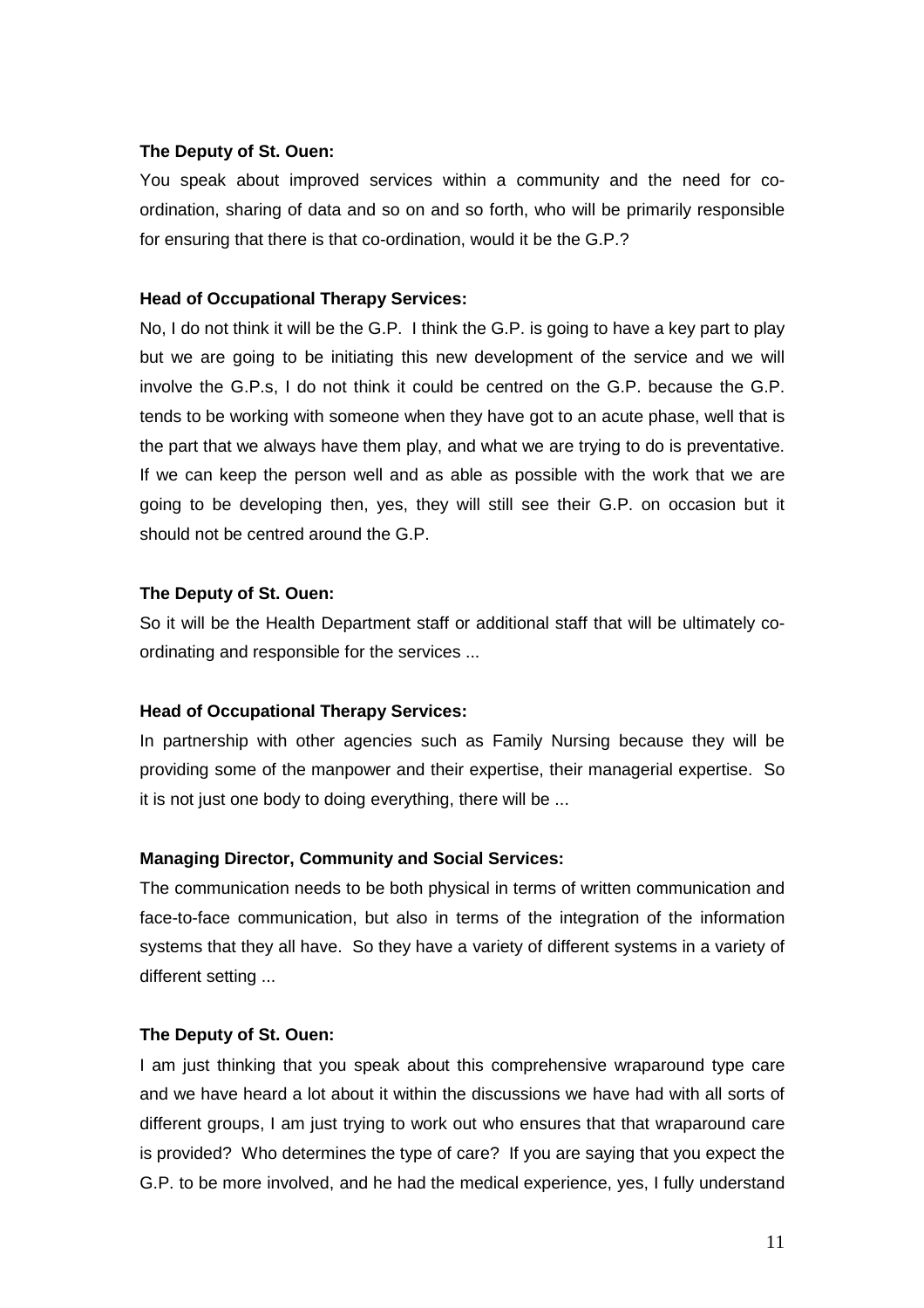that Family Nursing care are required and will provide support and care but I just wanted to know which body that one could point to to say ...

#### **Managing Director, Community and Social Services:**

No, I do not think you can appoint a single body because you will end up with case managers for single cases. It is dependent on the type and condition of the service user to determine who that case manager is. So, for example, if you have somebody with chronic obstructive pulmonary disease in the community you might - chest condition - well end up with a C.O.P.D. (Chronic Obstructive Pulmonary Disease) nurse or a physiotherapist who is the co-ordinating point for all teams for that individual. So Mr. Smith has C.O.P.D. I see them the most regularly, I will liaise with the G.P., I will liaise with O.T. (Occupational Therapy) services, and I will liaise with the secondary physician consultant around these issues. That is not going to be the same in every case, it is going to be the person who has the most contact with individuals, and it might be a third sector agency such as F.N.H.C. (Family Nursing and Home Care) or it might be the G.P. dependent on the individual but somebody will be identified as the sort of responsible officer for that client to ensure that there is a co-ordinator of all the services around the individual.

### **The Deputy of St. Ouen:**

Who does the primary identification? Who initially says: "Right, you are responsible?"

#### **Managing Director, Community and Social Services:**

That comes from the M.D.T. (Multi-Disciplinary Team) working together and identifying who is the most appropriate. This happens now. This is not something new we are working on. This is how we work now.

#### **The Deputy of St. Ouen:**

Excuse my ignorance.

#### **Head of Occupational Therapy Services:**

If I can give an example, we might have a person who is in their 60s and they have had a stroke. When they first have the stroke they will be admitted to hospital. It might only be for a really short period of time because of their abilities may come back quite spontaneously so it varies enormously but the community stroke team get involved, they are already in existence, but they are very small team, and they rely on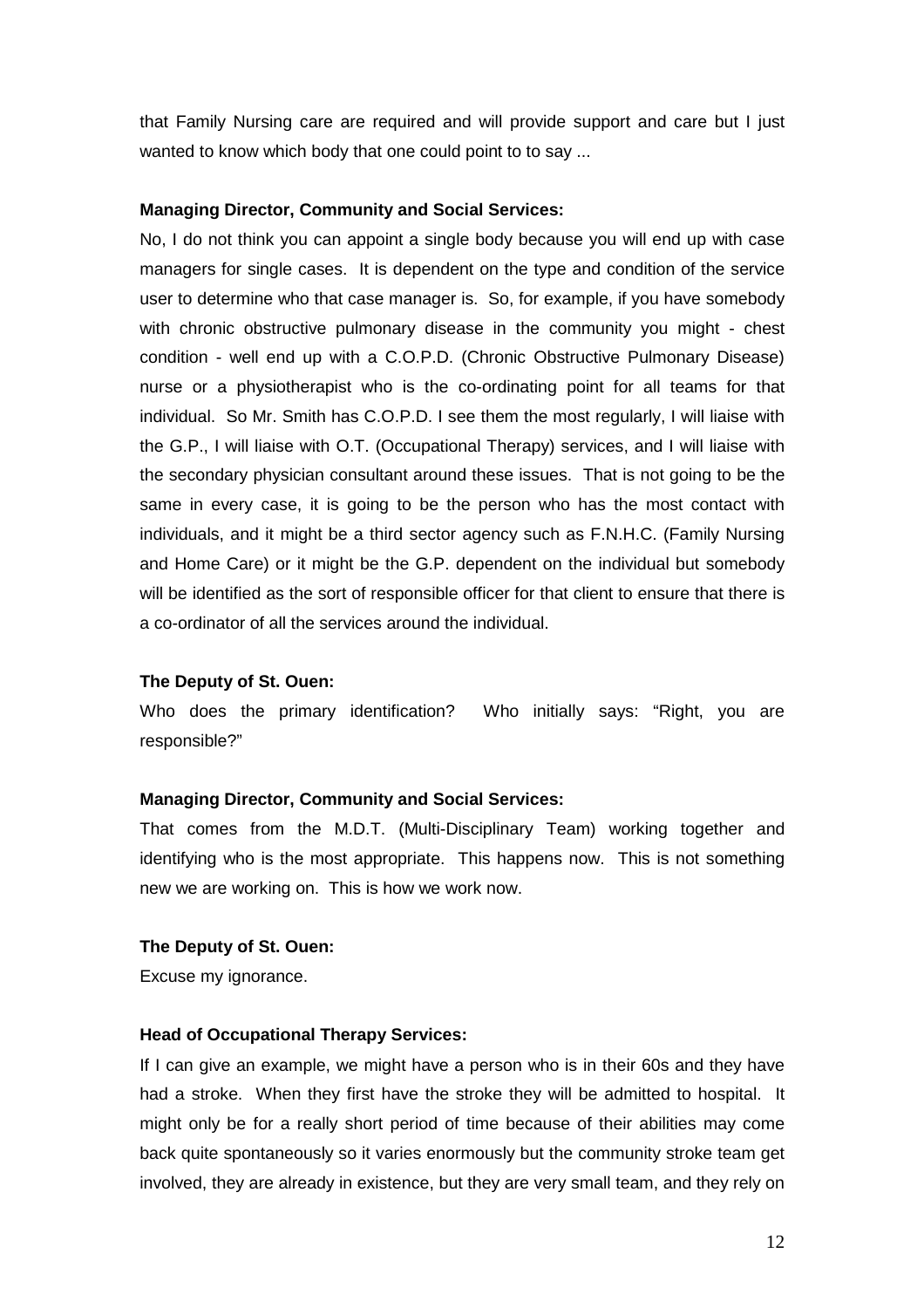their links with G.P.s, very strong links to G.P., Stroke Association who do a lot of the background work supporting the relatives, and the occupational therapist who might put in the equipment. Links with the employer. So there is all of these different connections depending on the person's lifestyle, what they were doing beforehand, their family, their dependents. That would be ongoing though because the person might need a period of rehabilitation where they are in their own home but they are still requiring a lot of physio perhaps, equipment put in, and just getting them back into this different state of health that they had previously, before they had the stroke. So that is an ongoing thing and what Richard is describing is that is just one individual who you wrap the care or you do not wrap it around, because within a fortnight they might have made quite a spontaneous recovery, be able to go back to work, supported by their G.P. perhaps who might be monitoring their blood pressure. So there will be various things going on.

#### **Managing Director, Community and Social Services:**

The Stroke Association might end up being the closest point to the client because their need is the Stroke Association. In fact, if there is an exacerbation or something they need, it might be the Stroke Association that comes back to the rehab centre and say they need to re-engage.

#### **Head of Occupational Therapy Services:**

Things we do not have at the moment are all of the gaps in between and the White Paper funding will allow us to do that. There is a lot of people who we just do not have the resources to be doing preventative stuff to stop them coming in, that is particularly older people who have fallen and they fracture before we ever get to see them and by the time we have seen them, they are in hospital, they have had their fracture, they are very debilitated because they have had a hospital stay, or they have dementia as well as the fracture and it is really time consuming and a lot of input to get the person back to where they were before they came in.

#### [11:30]

We cannot do that. We discharge them and then they pop back in again with something else because they have not had the reablement. Reablement being when you have an intensive period, it might be a few weeks, a month, where you have daily visits, maybe several, of the team that can go in and keep that person going to get them back. Restore them to how they were before.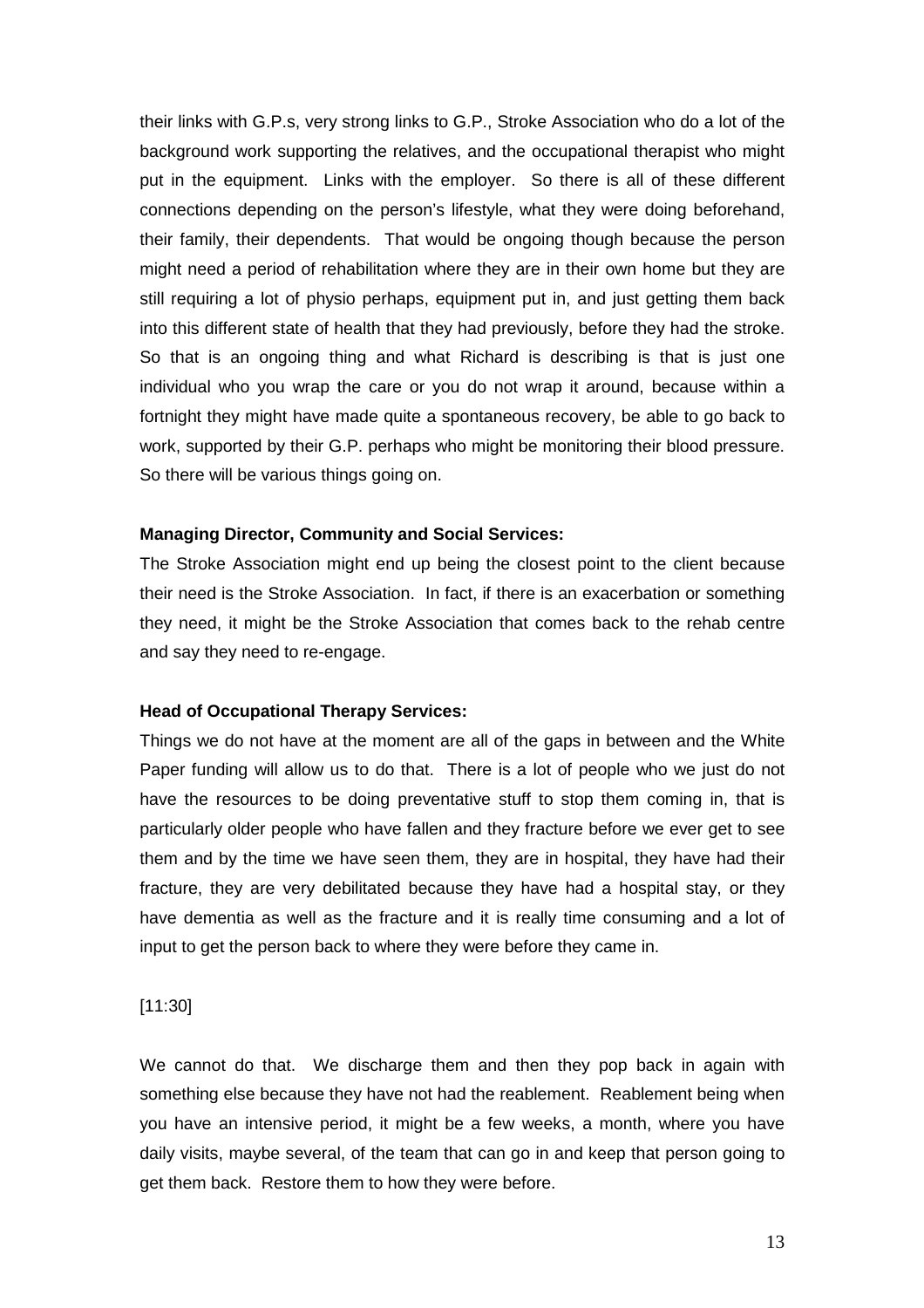## **Deputy J.A. Hilton:**

Can I just ask you about the role of the consultant physician in the community. Is that a new post or is that a post that has been transferred? How is that going to work exactly? In the White Paper: "Services of a consultant physician working in the community."

#### **Managing Director, Community and Social Services:**

In that line there is so much. You will have different things occurring here. We will have secondary consultants who will be backfilled to enable him to move into primary care to support their primary care colleagues in the development of care pathways, so C.O.P.D. is an example, where we currently have secondary care consultants such as Andy Lankshear(?), Peter Bates and Andy Mitchell, that is cardiology, diabetes and chest, respiratory. They currently have an interface, an interaction with G.P.s but what we are developing in the White Paper is mechanisms whereby they can be liberated to provide more support to their primary care physicians and spend some time with their G.P. colleagues, perhaps maybe in a joint consultation where necessary. So there is that part.

#### **Deputy J.A. Hilton:**

Can I stop you there, does that mean that those consultants in those roles who are providing more help to the G.P.s, who is going to be doing their work in the hospital?

## **Managing Director, Community and Social Services:**

There will be mechanisms to backfill them, so it might be via a locum or it might be by ...

#### **Deputy J.A. Hilton:**

That is very expensive, is it not?

## **Managing Director, Community and Social Services:**

Not necessarily. Not necessarily, depending on how we do it. Can be if you do it as an emergency, yes, but not necessarily. So there are 2 elements to this. One is about secondary care consultants operating more into primary care, and then secondly there is the issue about the development of community based consultants. So we have a community paediatrician and we have our community geriatrician in Mike Richardson, but it is about providing more of that service. Again, because both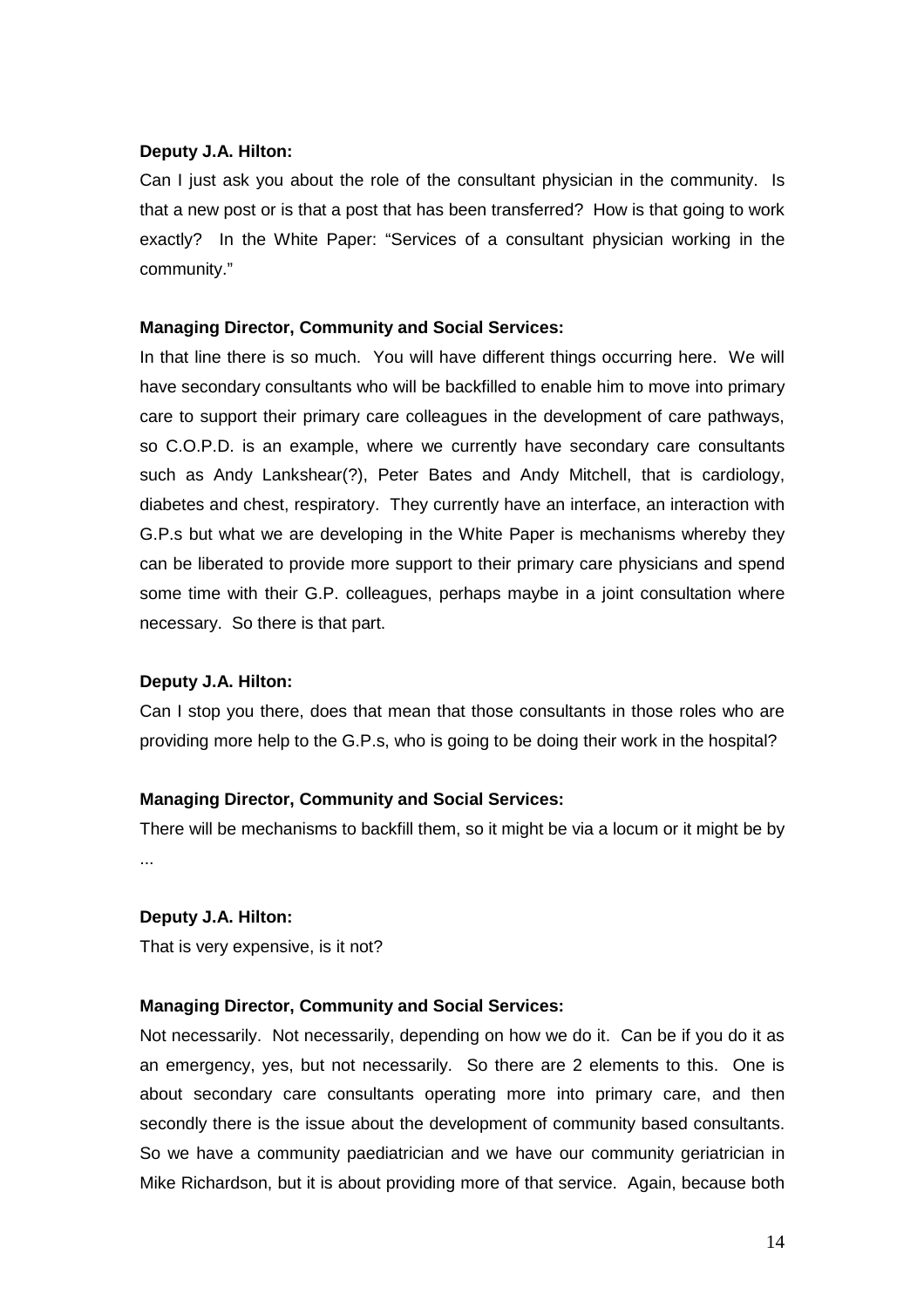those are heavily tied into providing secondary care has enabled more resources if need be.

### **Deputy J.A. Hilton:**

Coming back to the cost of locum consultants, is that what you are proposing then, the backfilling of posts by locum consultants?

#### **Head of Occupational Therapy Services:**

They are not necessarily locum consultants. I think it is looking at the various skill mix, is it not, within the hospital because if you have got one post it tends to be a consultant because it has to be someone who has the know-how, if there was an investment funding-wise to develop a community service, that does 2 things. First of all you might reduce the admission rate of people that have got chronic diseases because you are providing better support for them in the community, and educating community providers to look after them differently. Also there would be educational opportunities for people within the hospital. Nurses, other disciplines, to be taking up some of the areas that traditionally might have been done by the hospital doctor.

### **Deputy J.A. Hilton:**

There is just something else that has just popped into my mind. If these posts are being backfilled because you have got consultants concentrating more on primary care, is that going to be a temporary situation or a permanent situation? How is that going to be addressed and the costs associated with that?

#### **Managing Director, Community and Social Services:**

The first thing to say about that is the workforce bands in terms of the detail are still being worked up but as an outline stage it would be a permanent thing, it would be whereby, for example, in C.O.P.D. the intention is that the physician with regard to C.O.P.D. would be out there with primary care physicians for a period of time during the week developing pathways, developing and understanding them, and jointly perhaps as a working way, and once those become developed then they are no longer providing that necessarily. It is about bringing up the pathways with certain disease courses in primary care. Now, that model does not necessarily have to run across for all chronic conditions. The diabetic model we currently have is having a provision up at Overdale Hospital and that model may continue because that may be exactly how it works well. It does depend on where the services are currently and the most optimal ...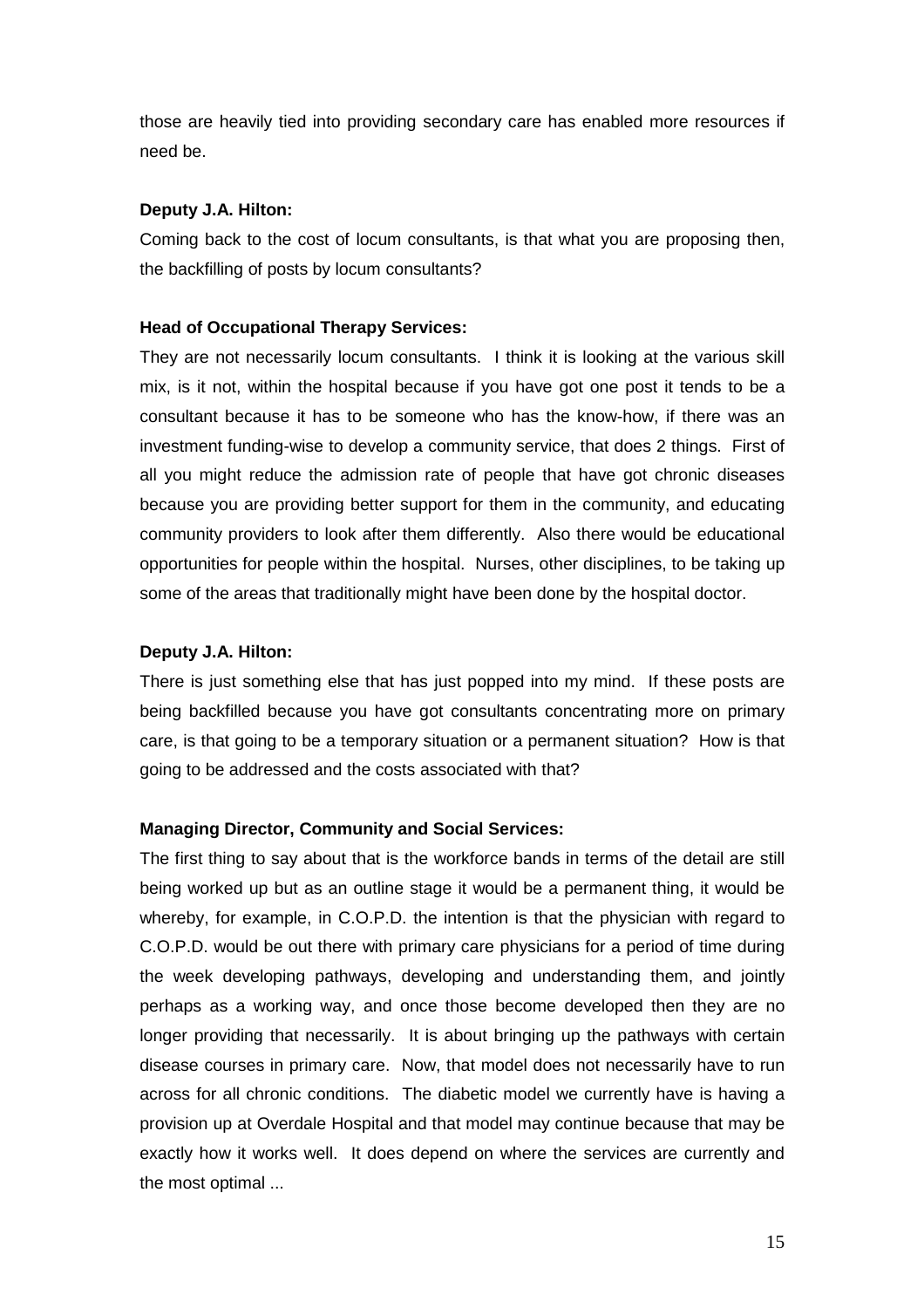## **Deputy J.A. Hilton:**

Okay, so at the moment you are still working on that. How you are going ... so that is work in progress?

## **Managing Director, Community and Social Services:**

It is work in progress.

## **Service Director for Older People:**

There will be different models, I think, because the C.O.P.D. for example will have a slightly model to community geriatrician.

## **Mr. M. Gleeson:**

So they use the community geriatrician, are you going to appoint one or are you not?

## **Service Director for Older People:**

The plan is yes.

## **Mr. M. Gleeson:**

You are?

## **Service Director for Older People:**

The plan is June 2013.

## **Mr. M. Gleeson:**

That would help in the co-ordination and possibly contribute to the leadership of the community service.

## **Service Director for Older People:**

I think that is right.

## **Mr. M. Gleeson:**

Because the G.P. is not always going to be around to leave his surgery practice and go and address the multi-disciplinary team and participate in process.

## **Managing Director, Community and Social Services:**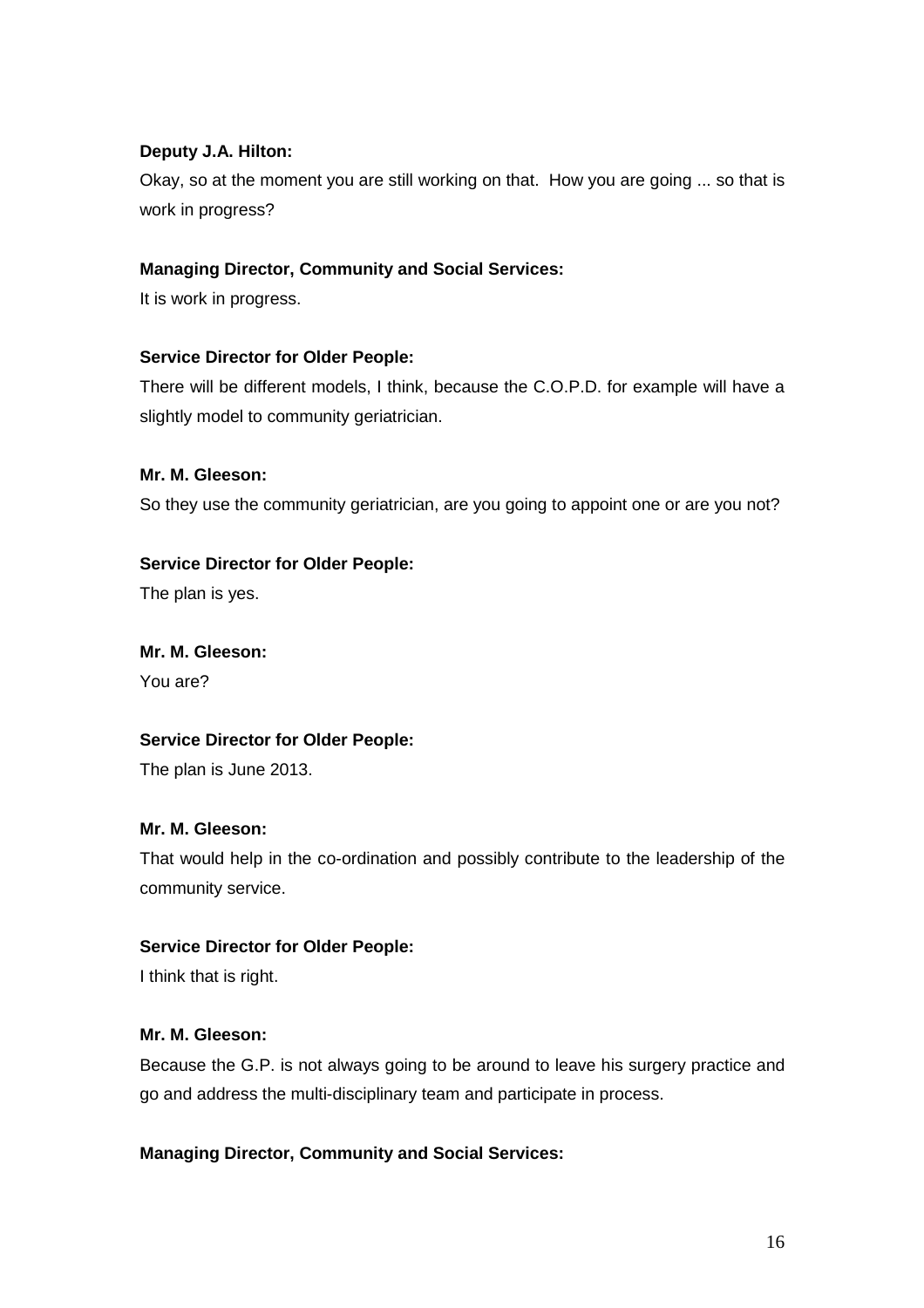I think what I wanted to stress is the answer is not just one or the other, it is not just we are going to recruit consultants in the community or we are only going to use outreach, the reality is both things will exist. As Ian says, there are plans in there to appoint a community geriatrician in 2014. There are also plans in 2013 to be looking at existing consultants providing more and more time into primary care and to the community.

### **Deputy J.A. Hilton:**

Can I just ask you a question around waiting lists, because we talked about consultants providing more support in a primary care situation and I know waiting lists, waiting times have been a big issue. I do not know what they are like for people presenting with diabetes, for instance. But do you think we might get to a situation where these temporary backfiller posts might become permanent just to make an impact on waiting times?

### **Managing Director, Community and Social Services:**

I do not think so.

### **Deputy J.A. Hilton:**

What is your view? Do you feel that the waiting lists at the moment are acceptable?

## **Managing Director, Community and Social Services:**

I think that waiting times eventually would come down. There is a significant number of drivers that are working in different directions here, which we have to lay out and understand. So obviously we have an ageing population which means there is going to be increased demand for a range of different services. We have a system that is designed to tip everything into secondary care at the moment, so a system that is designed, following an acute episode, to put somebody on an outpatient waiting list rather than provide an alternative way. We currently have a system that does not provide much opportunity for preventative proactive work and is much more reactive so all of those features are driving up waiting lists, driving demand for services. If we get upstream of that and try and address some of these issues before they occur, if we provide more service in the community, if we remove the incentives to tip into secondary care then waiting times should come down or at least remain sustainable.

#### **Service Director for Older People:**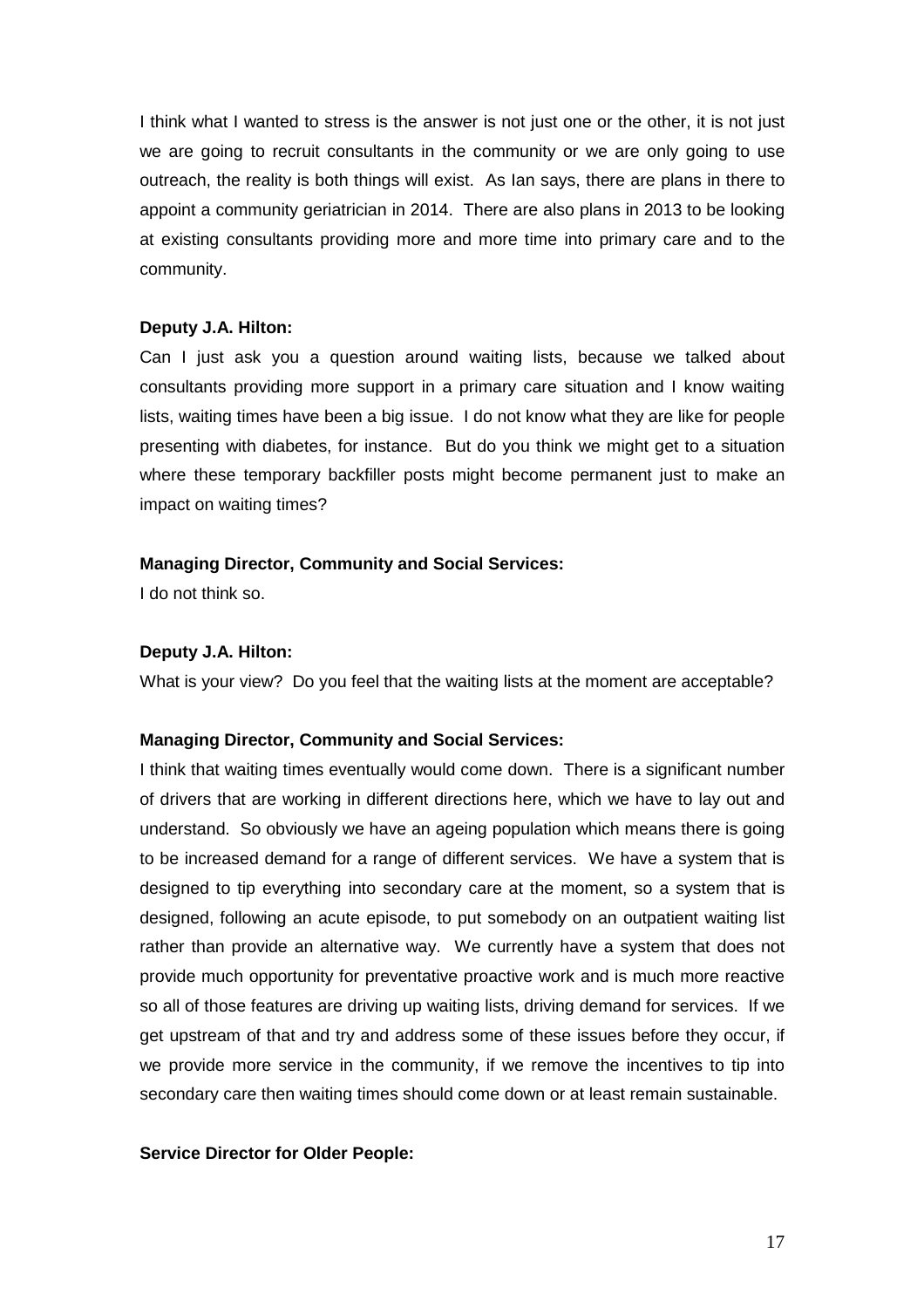The important thing, if you think at the moment of the waiting lists that we have, if the projection of the number of older people we are going to have over 65 by 2014 is 95 per cent, what we have now we know that older people use services more than younger people, there are challenges and what we need to do is to make sure that, coming back to the issue about G.P.s, that people when they have had their period of secondary healthcare can go back to their G.P. to be monitored and not remain within secondary healthcare. At the moment there is perverse incentives that stop people from doing that. If we take the issue of mental health, people often or may have a diagnosis that they lack insight into, they do not want necessarily to take the medication that is felt best for them and they definitely do not want to pay for it. So we have a perverse incentive where they stay within mental health services because to go back primary care services is costly for them and often people in mental health do not have employment. You know, they are one of the groups of people that, to be quite honest, are discriminated against in the Employment Bill. So we need to look at, within a unique service, how we can best provide for the physical and mental health care needs of people with that chronic condition and support them back into primary care land. Those are the sort of issues that we have been looking at within our resources and one of the things that we have been doing is having health clinics for people with long-term mental health problems run by secondary care services. It would be ideal at some stage in the future to hand that over to the primary care services and make sure we have the systems in place for that happen.

#### **Deputy J.A. Hilton:**

Can I ask you what your vision is for mental health services in Jersey over the next 5 to 10 years, how you see mental health services being developed? Are you planning on moving or closing Orchard House on the St. Saviour site, where might you move that facility, and just give us a general idea?

#### **Service Director for Older People:**

I will firstly give just a little bit of a health warning and the reason being that people are aware that within Social Services there has been organisational changes. Where before I used to be Manager for Mental Health Services which included children, adults, older adults and alcohol, drugs and psychology, that organisational structure has changed now, so now I am responsible for older people services, which includes the old age psychiatry services. My colleague, Chris, who is responsible for adult services, including adult mental health and alcohol and drug services is on leave this week so I will try and answer the best I can, but he is leading that area. Effectively if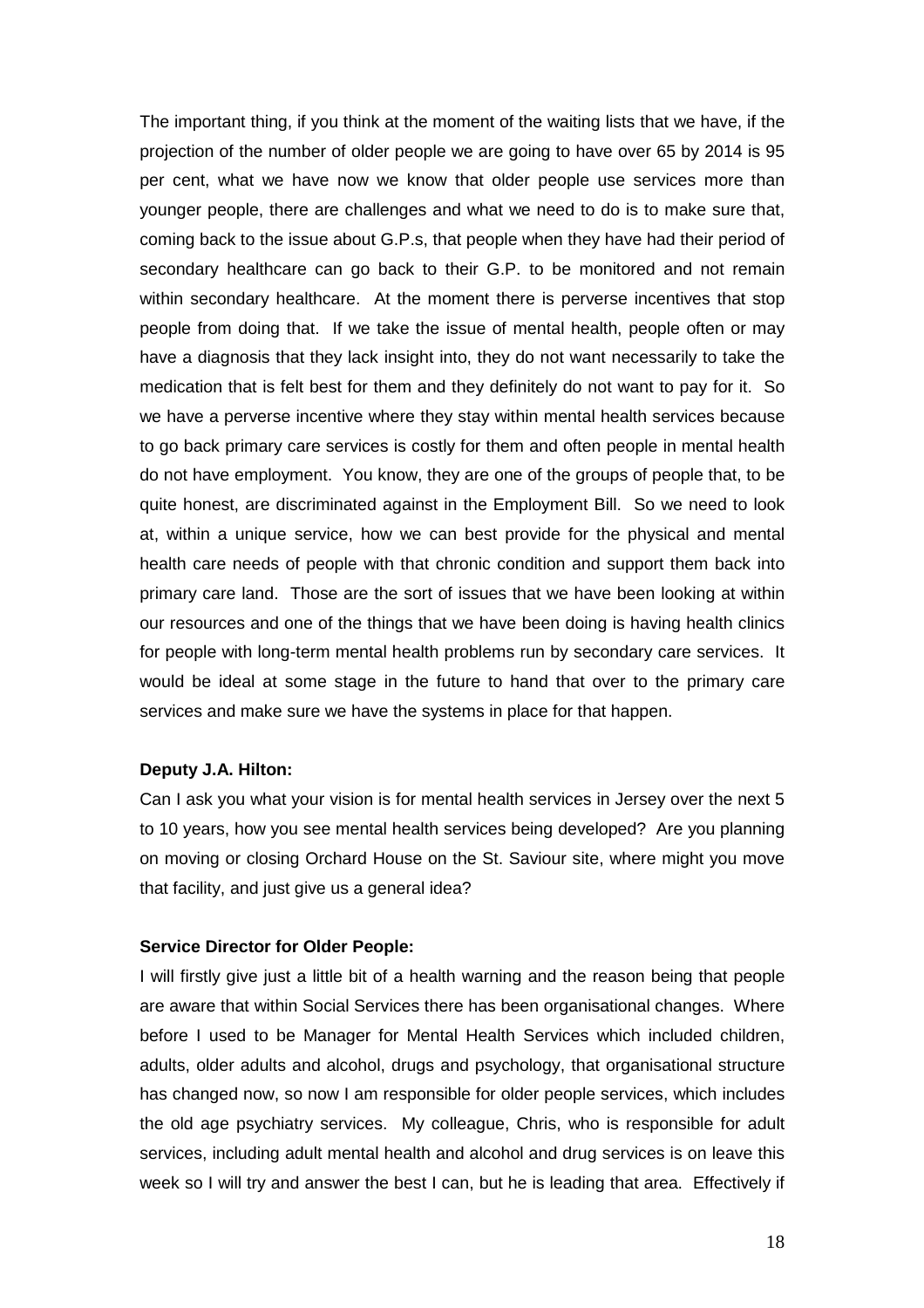we look at the White Paper one of the key areas from a mental health perspective is supporting older people. The King's Fund did a really good document in 2007 called Paying the Price which looks at the cost of mental health care into 2026, and effectively says that most of mental health services go up on a reasonably normal line whereas dementia care goes up significantly greater. What I would say is that we are starting from the back foot. We have not had investment in mental health care in Jersey as they have had in England over the last 10 years, so we are starting from a more difficult starting point. The issue about Orchard House, what we are looking at in 2013 is a feasibility study for what can be developed on the Overdale site and that will be to look at the move of Orchard House and having a purpose built acute unit for adults with mental health conditions. I think that is in the melting pot. The actual model I know Chris is leading on the I.A.P.T. (Improving Access to Psychological Therapies), which is the psychological therapy, early psychological therapies for common mental health conditions such as anxiety and depression. That is looking very important, particularly with keeping people in employment, because what we need to do ... you mentioned about waiting lists, the quicker we can respond and support people who have had the mild to moderate common mental health conditions back into employment the better for them, the better for society, the better for the local economy. So that is a significant piece of work. The other areas within the transition document are looking at things like improving the crisis resolution service. We are thin on the ground with staff being able to respond in a crisis to people with mental health problems and so there are plans to support those areas in the transition document.

#### **Deputy J.A. Hilton:**

In the White Paper.

## **Service Director for Older People:**

No, that would be in phase 2. So the White Paper takes to the medium term to ...

## **Managing Director, Community and Social Services:**

It will be in the transition plans.

## **Service Director for Older People:**

Then the transition plan you will be seeing.

**Deputy J.A. Hilton:**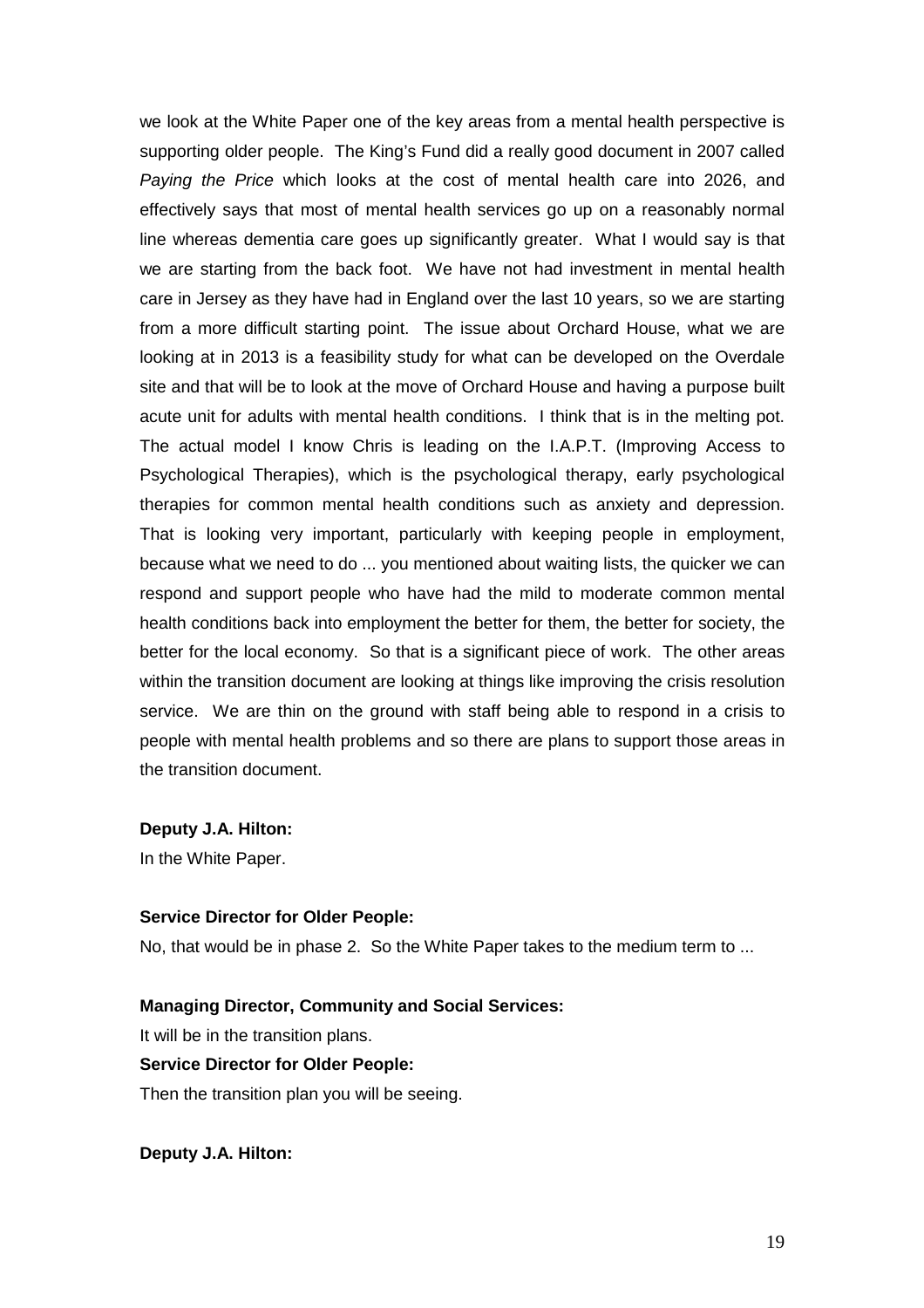So you talked about people then, you mentioned people with acute mental illness and you were saying we are a bit thin on the ground with staff to deal with those situations?

## **Service Director for Older People:**

Sorry, there are 2 areas. The first was the I.A.P.T. so the psychotherapies, the 3 year period in the White Paper.

## **Deputy J.A. Hilton:**

Yes, I understand that. It was your second comment.

## **Service Director for Older People:**

The second comment then would be about crisis resolution.

## **Deputy J.A. Hilton:**

Crisis resolution, yes. Okay, did I understand you correctly, did you say that we were a little bit thin on the ground with resources to deal with people, individuals, who are in crisis?

## **Service Director for Older People:**

Yes.

## **Deputy J.A. Hilton:**

Why are we leaving that to later on as a second or third tranche of this work? If it is a difficulty now, if it is an issue now, why is it not being dealt with?

## **Managing Director, Community and Social Services:**

I think that is because everything is being lumped on to the resources that provide that. It is about separating that stuff off. If I go back to your original question, maybe that will answer it. I think the big difference with regard to mental health in 2020, let us say, from where we are today, why it will be different on the ground in Jersey is 3 things. The first thing is around destigmatisation of mental health conditions. So one of the issues around I.A.P.T. and providing that care with the G.P. is about not going to a facility which has mental health services but is your G.P. That is an important issue that we will see over this decade. Destigmatisation, people will be happy to talk about it and therefore there will be a change in the way in which it is treated.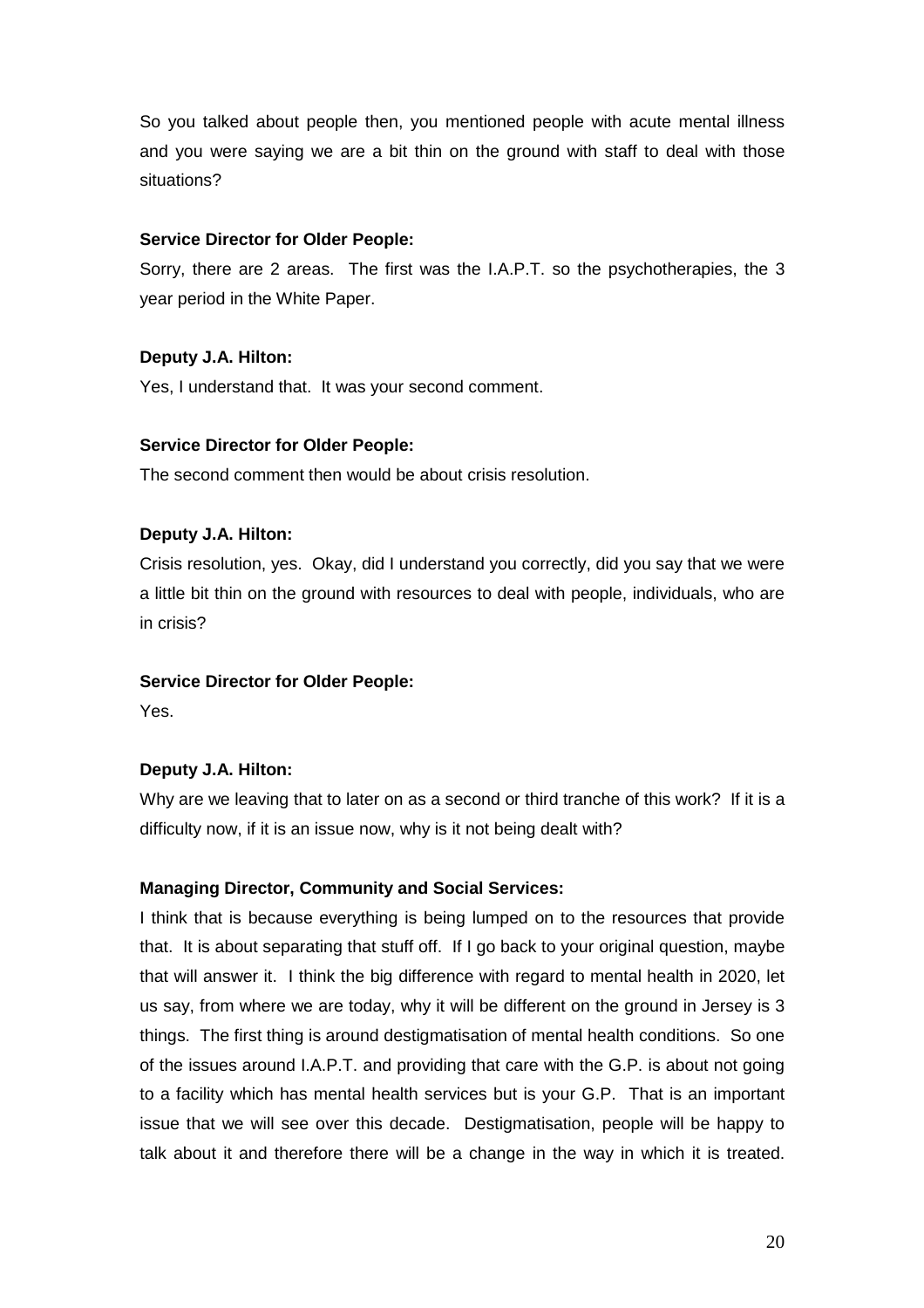One of the biggest pieces of work, and Ian is the expert, is around the changes in legislation.

#### [11:45]

We have a group that has just met at a political level to talk about the development of new mental health legislation. Again the destigmatisation of mental health legislation by separating out mental capacity legislation from legislation around mental disorder defenders law. So that they are dealt with by different laws, because one is about criminal justice and one is about healthcare. So changes in legislation, changes in the way which people think and act about mental health and also changes in the estate so by 2020 we will be off the St. Saviour site broadly speaking and the bits that remain on site, on the Rosewood House side of it, will be much more fit for purpose. We have had some investment in Rosewood House. We have just now emptied out Clinique Pinel so we can significantly refurbish those areas. By then we will have a new provision for acute psychiatric provision currently provided by Orchard House that will have moved to a new site. So those are the 3 things for me that you will see differently in a decade.

#### **Deputy J.A. Hilton:**

You mentioned people who have been convicted of offences who are mentally ill. I think they have been treated very poorly by society in the past, what help are those people who face a merry-go-round of offending, prison, back out again, offending, prison. What do you think there is in this White Paper that is going to address the issues of those people, that they get the help that they need? What is going to change? You said there are going to be changes to the mental health law so I am very interested to know what is going to change, that that cycle is going to be broken?

#### **Service Director for Older People:**

The politicians can answer that rather than myself. I can advise and I have been for the last number of years. But let us be quite clear, what we have in England is a Mental Health Law that is a civil law and a Mentally Disordered Offender's Law in different parts. What we are advising here, or what has been suggested here, is that those 2 parts of one law get separated off and one goes to the criminal justice system because it's a mentally disordered offender's component under the criminal justice and the civil part of the mental health law sits within Health and Social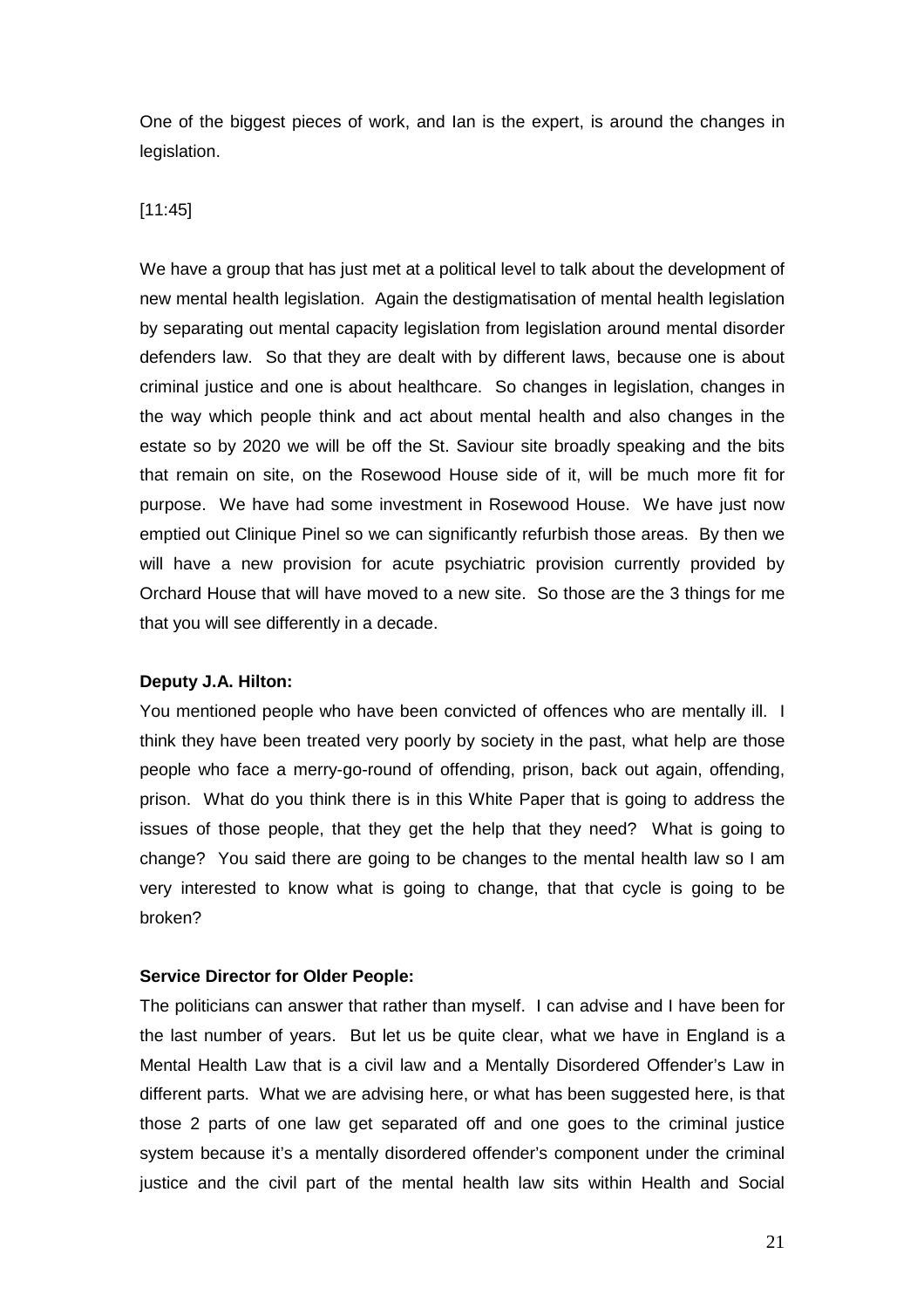Services. The third part of the legislation is the Mental Capacity Law that was introduced in England in 2005 which looked at people's capacity to make decisions for themselves, whether it be because they have got mental health issues or because they have got a special need learning disability or because they are unconscious when they go through to A. and E. So it is those 3 parts of the law. The key one that has been the focus for the courts and the politicians locally is the mentally disordered offender's law. That will allow courts to remand people for assessment or treatment pre trial and to sentence people to hospital orders post trial in different levels of courts and different levels of assessment and treatment orders. The reality is that we are never going to be able to replicate what they can do in England in Jersey. Mental health provisioning in England includes an acute assessment unit, which are normally open wards where people will be detained under mental health law, the civil part of the law, they have attached to them psychiatric intensive care units where people who are particularly high risk to themselves or others may be nursed for short periods of time. Then you go into what we class as the forensic area which is low secure, medium secure and high secure. The high secure being the Broadmoor and Ashworth Hospitals. Within that you have low, medium and high secure for people with personality disorder, for women's mental health issues, for psychosis, for learning disabilities, special needs, and in some areas for brain injury. Now, there is no way we are ever going to be able to replicate that in Jersey. We could have a law that says exactly as it says in England but then the courts are going to want somewhere to sentence people to. Traditionally in Jersey the courts have been very reluctant to remand people off Island because they do not want to lose jurisdiction. So if someone is charged with an offence and there is a question of whether or not they were mentally disordered at the time of committing that offence, if they go off Island to a specialist service as previously described, it might well be that the doctors there, or the Mental Health Review Tribunal in England would say, no, that person is not fit to return to court and the courts locally would not have been, in the past, happy to lose jurisdiction. So we have had to make do with what we have got, which includes either increased mental health services to the prison during that period of time or someone coming into the acute unit and prison officers coming with them. So it is complex. Where we are is looking at moving forward with the law and if we move forward with the law, which is separate to the White Paper because it goes through the legislation process, there will be resource implications both from a capital and a ...

## **Managing Director, Community and Social Services:**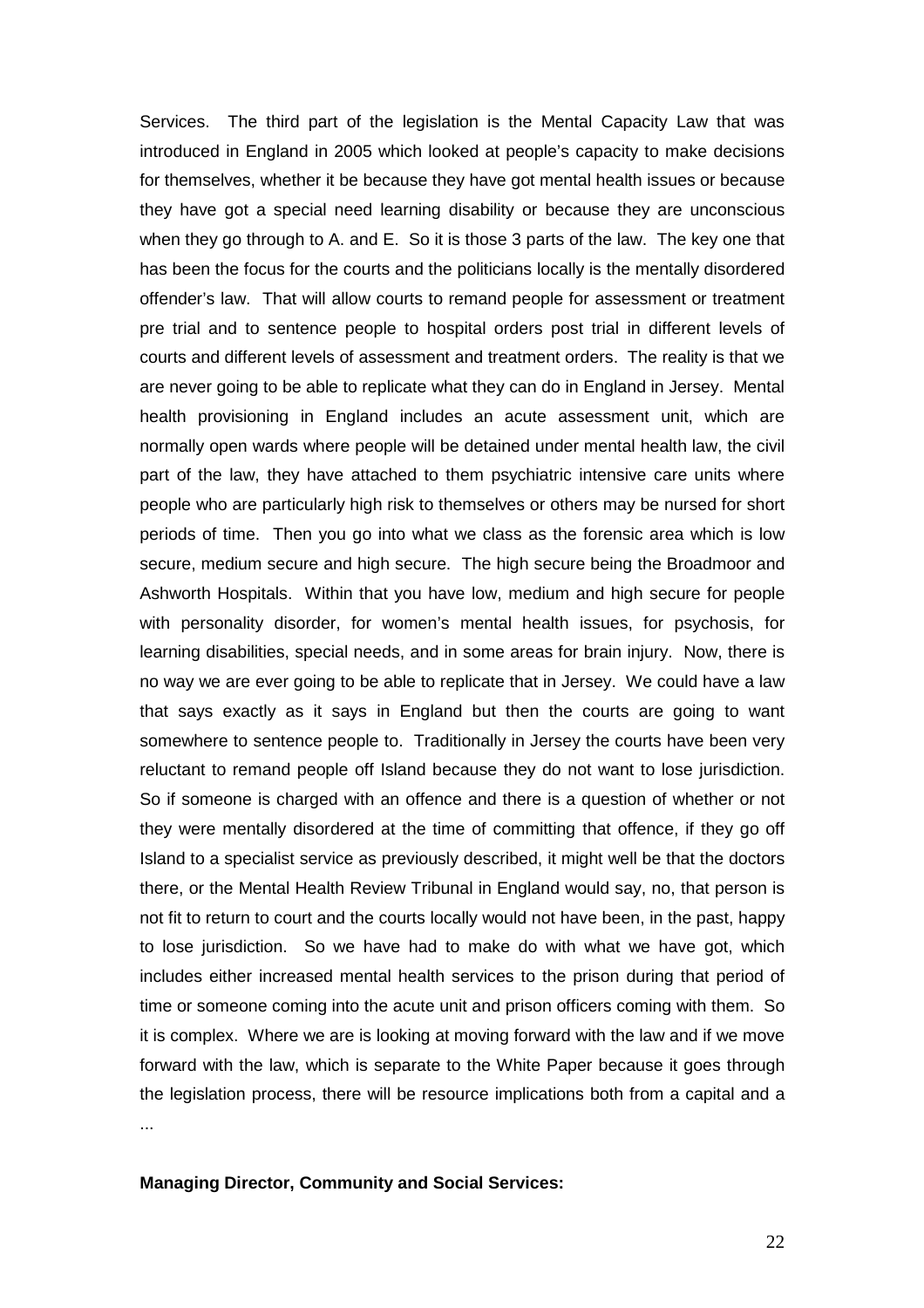What you will see in the transition plan, though, which is the bit which will sit within the broad proposition, which talks about where we are now to what this looks like at the end of the decade is reference to the legislation timetable. That has to be in place to enable these pieces of work ...

#### **Deputy J.A. Hilton:**

Can I move to telecare and telehealth? We are very interested to hear how and when this is going to be implemented. Are we going to run a pilot scheme before you go ... I just really would like to hear your thoughts on these.

#### **Managing Director, Community and Social Services:**

Of course we already have some excellent telecare provisions and Gill will be able to talk to those. Some of the things are about developing those services and some are new ones.

#### **Head of Occupational Therapy Services:**

So at the moment you are probably aware, are you, that we have pendant alarms in the community. There is about 2,000 people, mainly older people, and the occupational therapy services will assess somebody if they are referred. Because in the past people would just be given a pendant alarm and if they had an element of dementia they would forget to put the thing around their neck so it was worse than having nothing because people from outside would assume the person was now rendered safe by being issued with one. So we are all now used to seeing them out in the community, an increasing number of course because, as Ian was saying, with the demographic changes in the Island there will be more people who are living on their own or they are living with an equally dependent spouse, and this will mean that they have key holders, relatives or friends, who can be contacted if the person activates the pendant. On to that system which we got about 3 years ago, we can bolt on other assisted technology. Things like motion sensors. So if somebody fell to the ground and they fractured their hip, for instance, that would be detected by the fact that there was no movement in the area they were living for a period of time. There are things like bath water sensors, if a person is a bit memory impaired and starts running the bath and forgets to turn the taps off. Lots and lots of things that are very individualised for the person and because of the new funding, different teams approach, some of it will be stuff that is within the person's own home that we will be fitting, some of it will be connected to the bigger network that we already have the community alarm system. We have not been in a position to do that in the past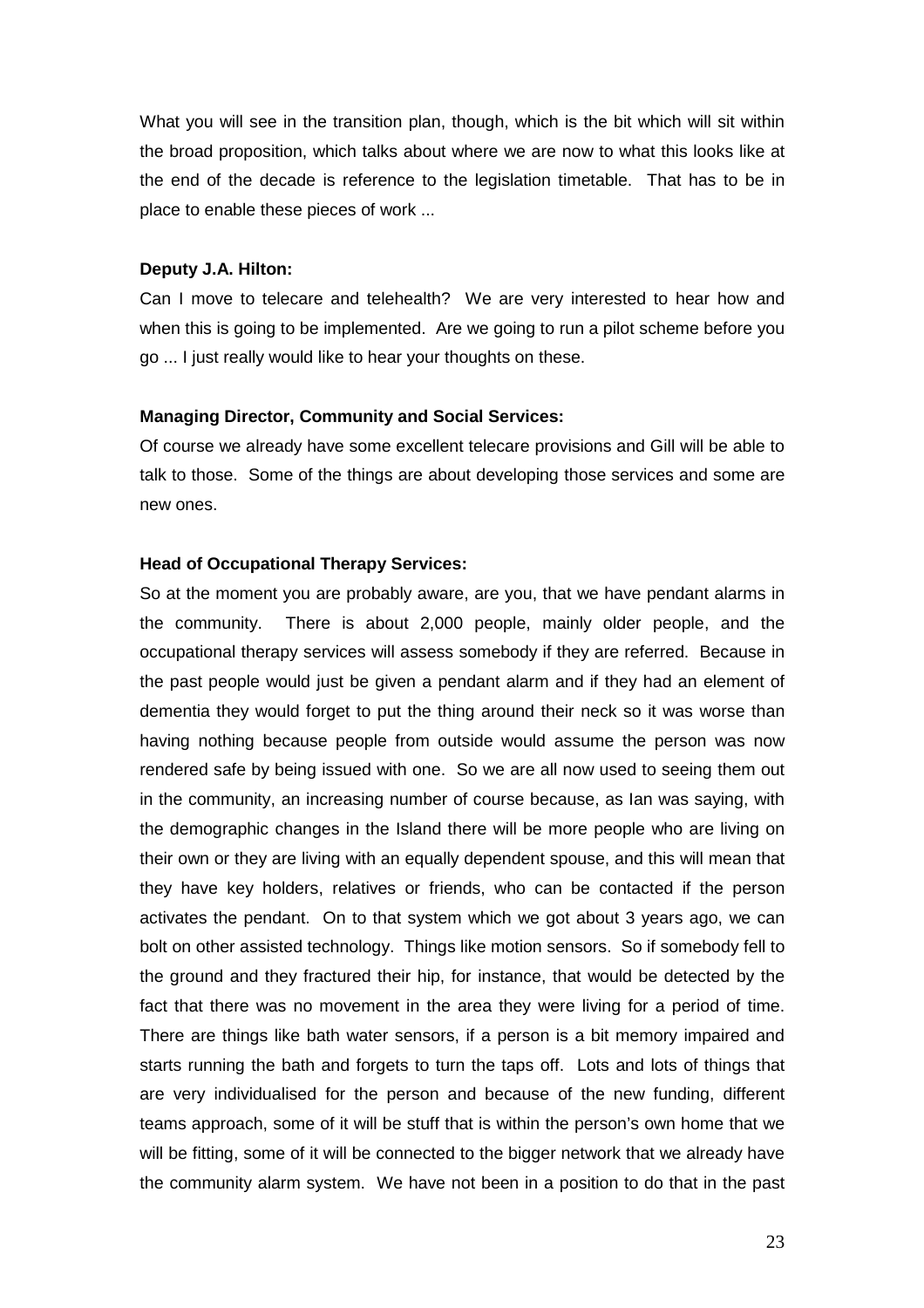because the only bit that we have been able to use is the pendant alarm which is managed by the ambulance service and they have not got the capacity to expand on their call centre, nor would we want them to. We would want the team to be based at Overdale where all of the other services are going to be connecting for this particular group of people living in their own homes in the community. So we will be serving them in their own homes primarily with the telecare. Telehealth is a different thing. I do not know as much about telehealth. These are the systems that support people in their own homes who might have a chronic condition such as diabetes and people are able to use particular pieces of equipment to detect, for instance, their blood sugar on a daily basis - sometimes more than that - and go through a mobile phone system into a database and a team in a hospital setting perhaps or a G.P. setting. So you would have certain people on your books who have got diabetes and they would be self-monitoring. So they would not need to be going in and using clinic time, they would be taking more responsibility for managing their own conditions.

#### **Deputy J.A. Hilton:**

I understand we have telecare now in the Island operating, and that can be expanded. So telehealth is not happening now, is that correct?

#### **Head of Occupational Therapy Services:**

Not at present, no.

## **Deputy J.A. Hilton:**

So I understand it is planned to roll out that service by 2015.

#### **Head of Occupational Therapy Services:**

Yes, the diabetic service is very keen to develop that. Dr Bates says that he has a very, very busy clinic, he has an increasing number of people requiring support and he would still be supporting the people that are at the heavy end, as it were, but for younger people just being diagnosed who are adept at using mobile phones, et cetera, they would be able to start using pieces of equipment that ... they could be out, they could be off Island even and using the various pieces of equipment that we are going to start developing.

#### **Deputy J.A. Hilton:**

So if you were not on the Island, it could work if you were away travelling?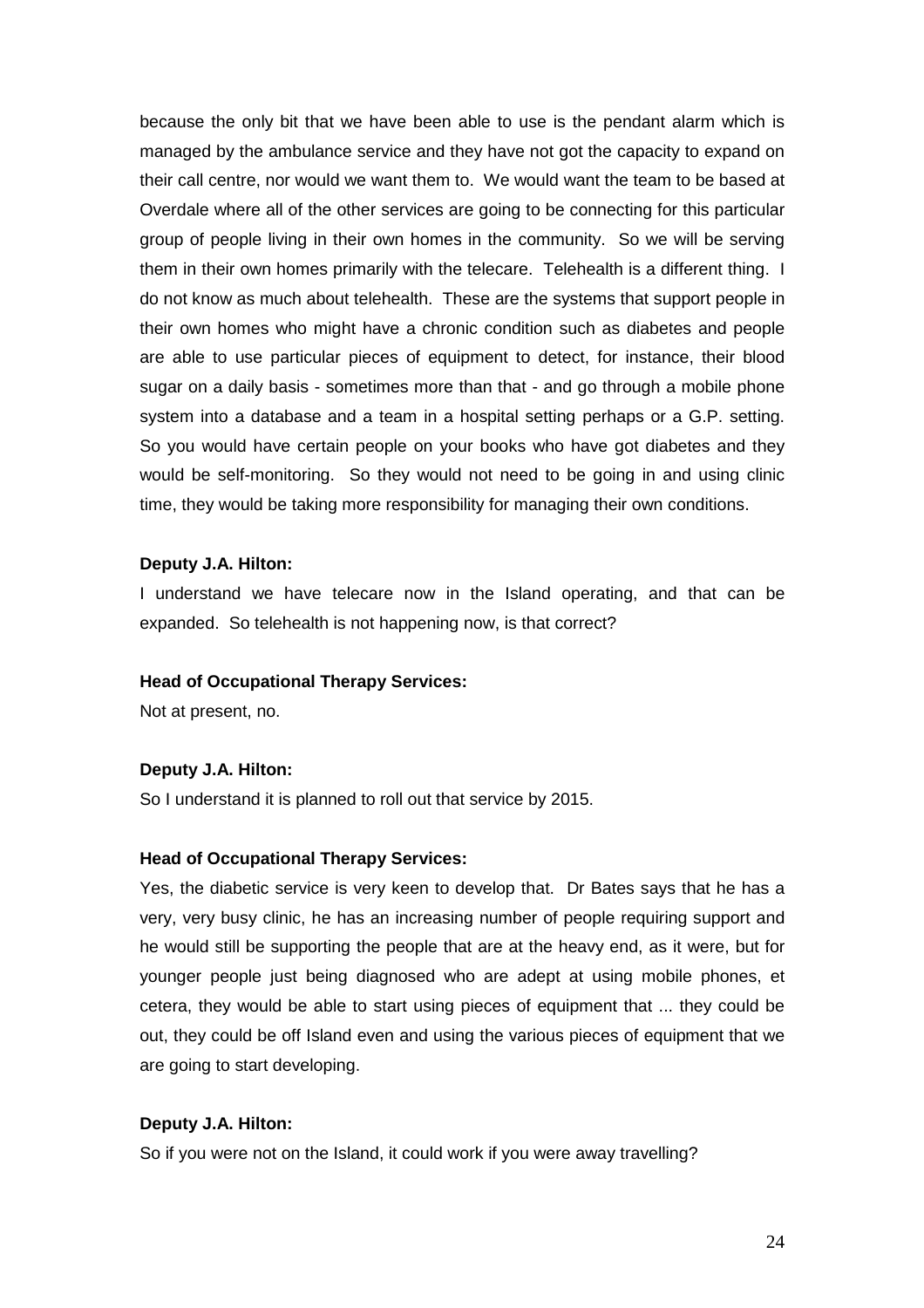#### **Head of Occupational Therapy Services:**

Yes, it could. There is already technology.

#### **Deputy J.A. Hilton:**

What evidence is there out there, wherever telehealth is being used, that this is a cost effective efficient way of doing things?

#### **Head of Occupational Therapy Services:**

Well, it may not be cost effective in the first place if you have to purchase the equipment, however the long-term benefits are that somebody remains better than they would have been because they are not waiting for their regular clinic appointments where their condition can worsen. It is not being picked up because they have had to have been admitted to hospital, perhaps because they have not been managing the diabetes as well as they could have done. They take more responsibility for their lifestyle management. So fatigue, good diet, et cetera, because they have the tools at their fingertips to be able to be looking at it a couple of times a day.

#### **Managing Director, Community and Social Services:**

These technologies are not necessarily separate technologies. If you think about it, there is something in the C.O.P.D. business plan which talks to providing clients with significant respiratory problems with alerts by their telephones to say: "The weather conditions are such that ..." "You need to think about taking your medication because ..." Jersey has been doing this for about a decade with regard the memory clinic. We sending text messages to our clients to remind them when to take their mediation at the memory clinic for, it must be, about a decade. So it is not necessarily all futuristic technology. It is very simple ways in which we can use telecare and telehealth to help individuals manage their own health better.

#### **Mr. M. Gleeson:**

I think what has upset quite a lot of doctors in the United Kingdom, who are a bit equivocal about telehealth and so on is it was claimed it was going to produce a 45 per cent reduction in mortality. Patients who are being monitored with those controls who did not receive monitoring, which can be interpreted as saying that it is highly dangerous to go into hospital because you are likely to die but if you have got telehealth you are okay, which is ridiculous really, is it not? I mean, it was introduced a bit prematurely ...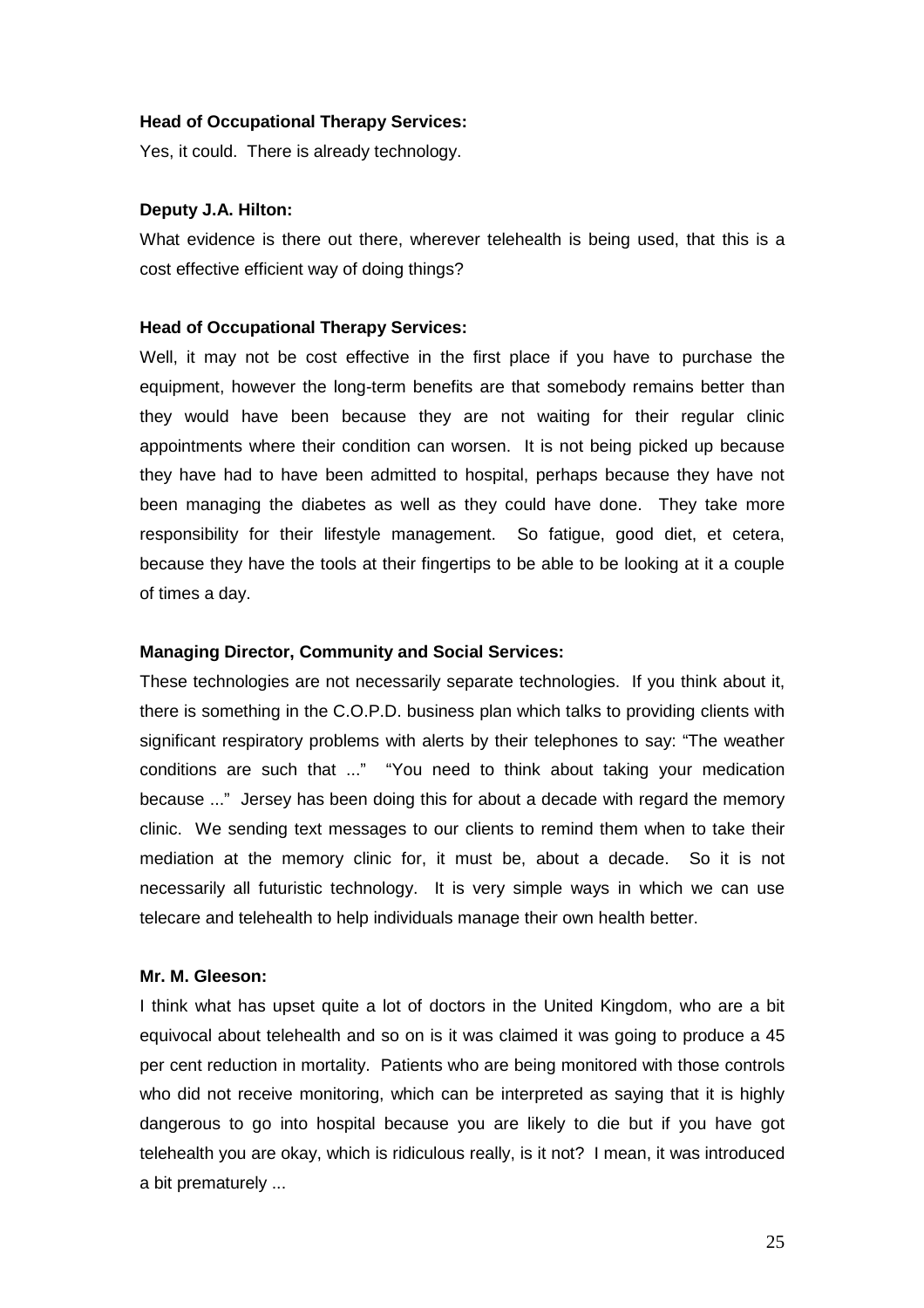## **Managing Director, Community and Social Services:**

I think it is another piece of weaponry in your armoury to provide holistic good quality care and it has to be part of a good system of care. It does not replace ...

## **Mr. M. Gleeson:**

In the White Paper it does quote that 45 per cent reduction in morality, which is really not proven at all.

### **Service Director for Older People:**

Another thing, and you are going to ask me to quote it and I cannot remember the authors, there was a recent paper that came out that questioned the benefits of telecare.

### **Mr. M. Gleeson:**

Yes. It was in the B.M.J. (British Medical Journal).

### **Service Director for Older People:**

I think, as Richard said, the important thing is that if you make claims that one thing is going to make this difference we know within healthcare it is just that complex it is never going to be one thing. If you take telecare, if you take telehealth or if you take a service where we provide 24-hour support where you have got the right people in the right place assessing the right individuals at the right time when you have got care co-ordinators - and we mentioned earlier on about who was going to coordinate, so the idea would be you would have a care co-ordinator who would go out and sort of put in the other relevant professionals or support workers at the appropriate time - put it all together and you improve the services, but one thing on its own is not going to be the panacea. If the White Paper gave that impression it did not intend to.

## **Deputy J.A. Hilton:**

Thank you for that. Gerald?

#### **Mr. G. Wistow:**

Thanks. Can I just go back to an earlier part of the discussion, which was about the early identification of people at risk, and there is a section in the White Paper that talks about a single point of access. I am still not absolutely clear how you are going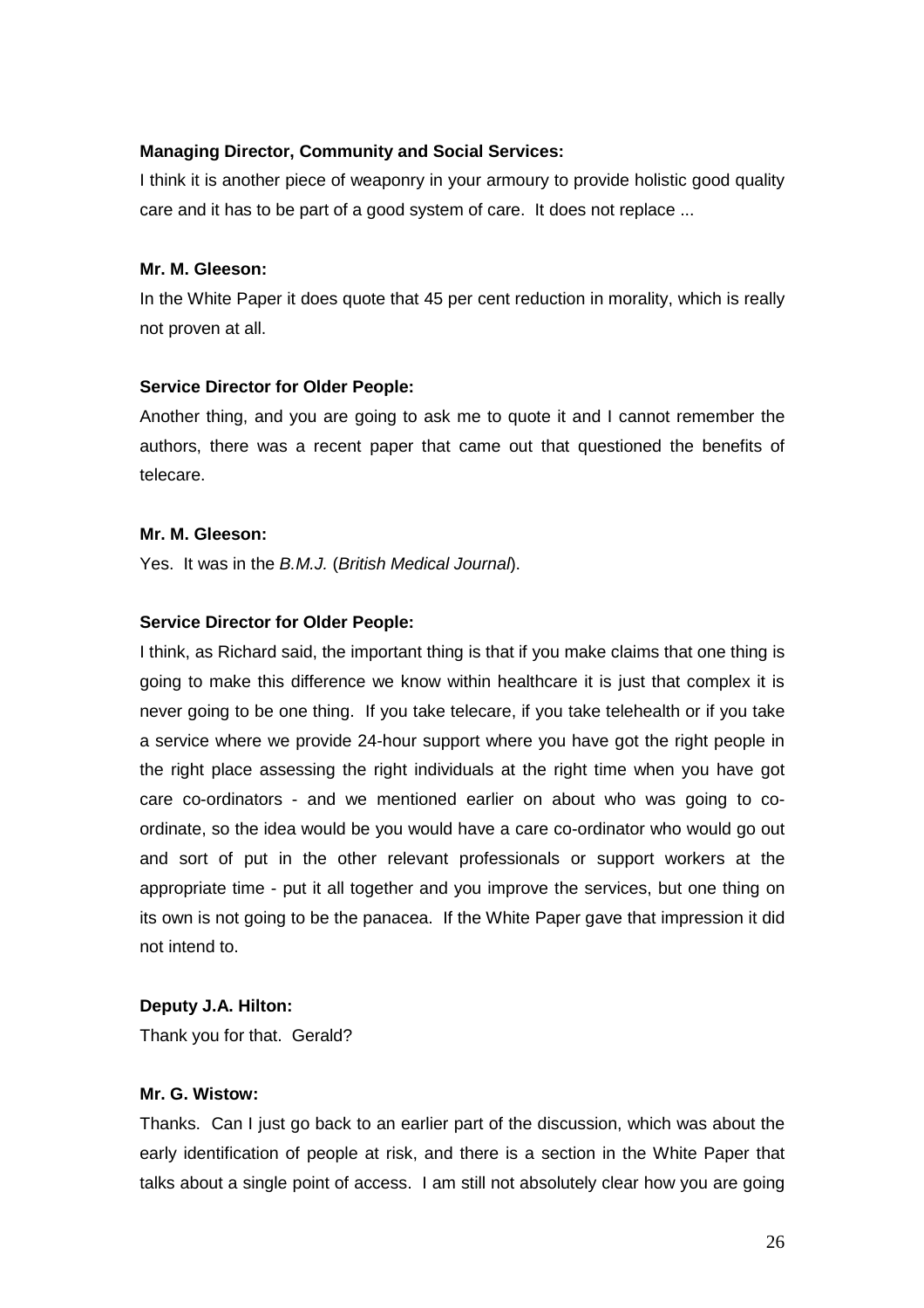to identify how and who is going to carry out this process of identifying people who are at high risk of potentially developing a condition.

## **Managing Director, Community and Social Services**

Unfortunately the answer to that again is different depending on the different circumstances.

## **Mr. G. Wistow:**

No, that is fine. That is not unfortunate, that is probably fortunate.

## **Managing Director, Community and Social Services**

So there is a significant amount of reorganisation with our service to make the structures and processes work so that you are creating single front doors for certain client groups. So we have got to do a lot of that work, but also within specific conditions. If we again return to C.O.P.D., we talk in the outline business case of case finding, and that is something for the G.P.s to do. It is about saying: "Looking across your caseload, how many of them fit these criteria and therefore bring them in and provide this kind of assessment."

## [12:00]

So that was an example of case management from a G.P. perspective and that is the early identification on that one.

## **Service Director for Older People:**

I think it is important to mention as well that at the moment there is probably something like about 20-odd routes into Community and Social Services, whether it be to psychiatry, psychology, to hearing resource centres, to occupational therapy, to social work. What we are looking at, and it is a piece of work that is being looked at at the moment, is seeing how you could perhaps have a centre where you would have the referrals coming in through a knowledgeable administrative centre who would then be able to book appointments, read this referral, seeing that it responds to the memory clinic, and they will have the diary of the memory clinic staff and when the next available slot is and they would book that in and the information would go there. So then if you are care co-ordinator and you need a week's respite for someone, rather than the care co-ordinator, who might be a well-paid social worker or a nurse or whatever, making all the telephone calls, they would go back to this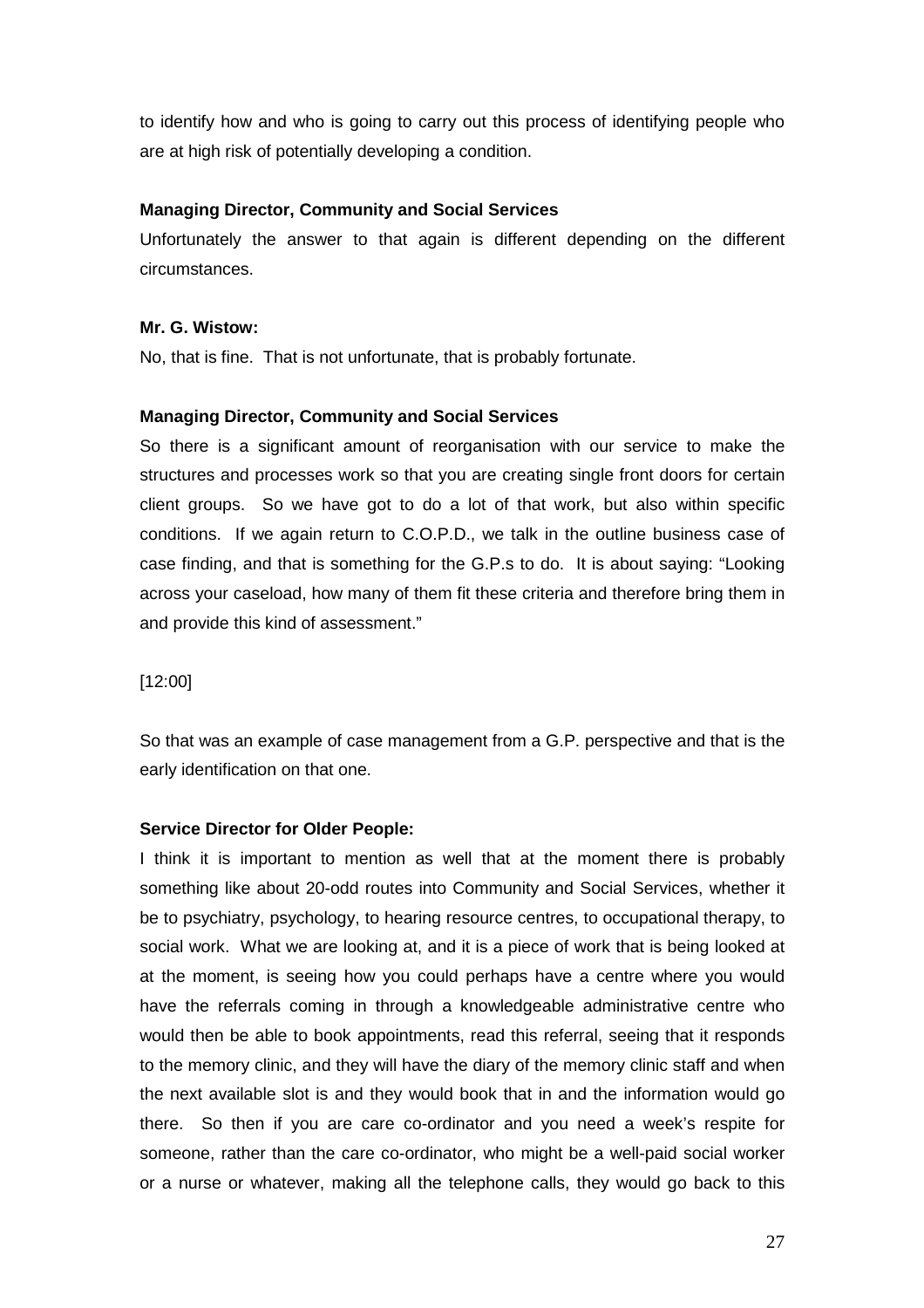central point and say: "Can you book for Mrs. Bloggs a week's respite this week?" So you have got people that are doing it on a regular basis managing that. There is a model similar to that in Northern Ireland. Interestingly, it is not as complex in Northern Ireland as it is in Jersey because in Northern Ireland the mental health trust, for example, is outside of that group. But I think it is a piece of work that the new workplace planner, co-ordinator, is looking at and having discussions across the board within Community and Social Services and we would be keen for that to work. So that would be the ideal single point of entry. It would not exclude the emergency entry.

## **Mr. G. Wistow:**

So it is a virtual single point of entry?

#### **Head of Occupational Therapy Services:**

Plus these people will not be new to us. They are people we already know of because they are quite heavy users of the service one way or another, so coordinating it better and having a single point of access will create efficiencies because we will not have 3 or 4 different members of staff knocking on their door getting involved. We would be prioritising who it was that was most appropriate.

#### **Mr. G. Wistow:**

That is not always the case, is it? When in the U.K. they did the work on the socalled frequent flyers they found that at least half of them were not accessing services.

#### **Head of Occupational Therapy Services:**

Yes, it can work both ways.

#### **Managing Director, Community and Social Services**

There are significant cohorts of the community who really struggle to access, like the homeless, those with addictions and such like, so you are right. But I would say beyond the White Paper, other aspects of our services are also moving towards this either virtual or physical single point of entry. So we are developing multiagency safeguarding hubs for children for safeguarding with police and housing so we have one place of referral for them.

#### **Mr. G. Wistow:**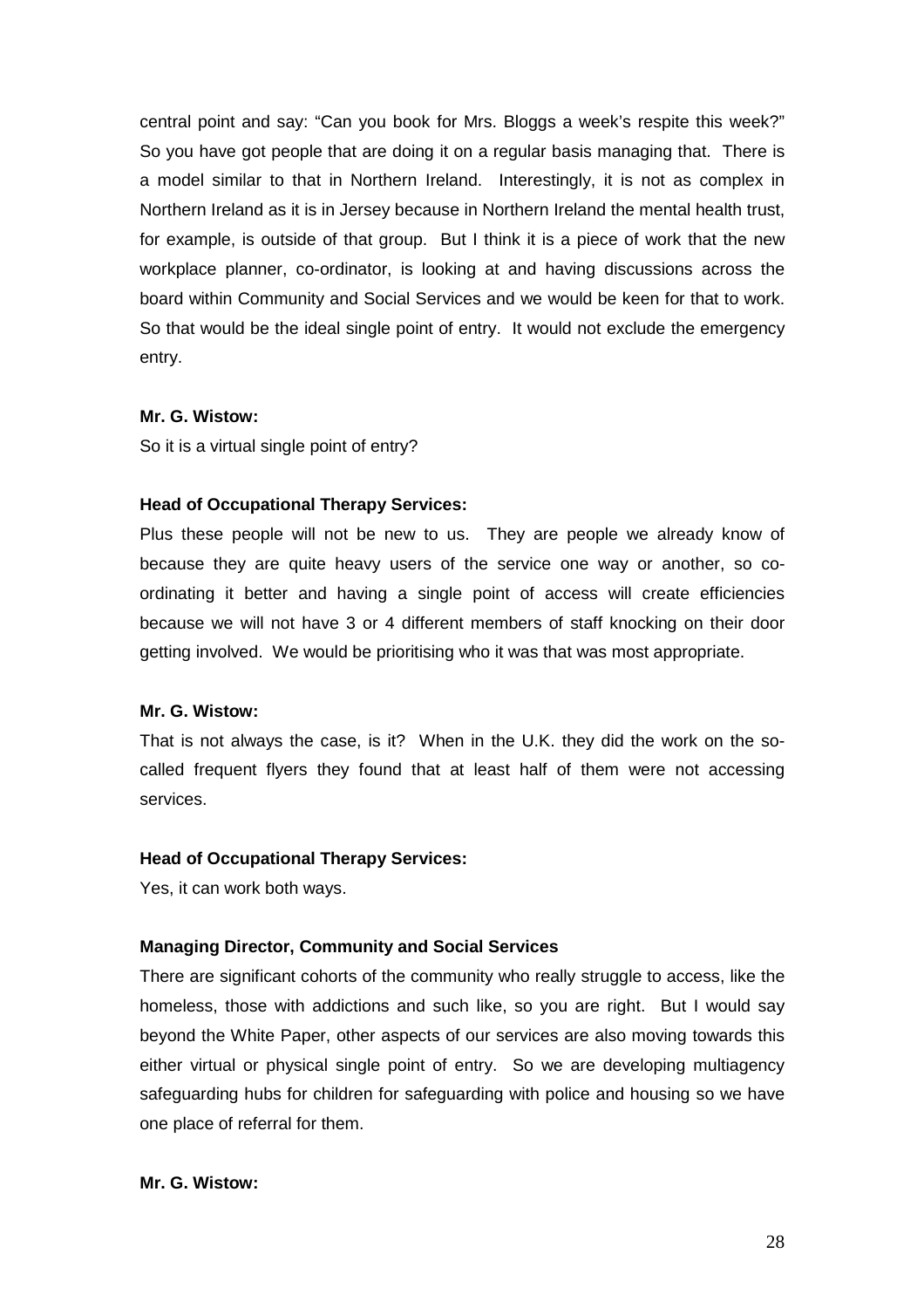Can I ask about the community wellbeing. You talk about a community wellbeing centre and also a similar centre for older adults. Is that part of the same model?

#### **Service Director for Older People:**

The active ageing centre, the aim there is rather than having, for example, somewhere where people go for incontinence advice or falls advice or a dementia hub, there would be an active ageing centre. Now, in my view this would be run by the third sector. We would go out to the third sector. They would run it, they would co-ordinate it, but I could go in there as a carer with mother or father who has particular ageing issues and from there an appointment could be co-ordinated to get the advice and information from the right person. That might be a community psychiatric nurse it might be a social worker, it might be an occupational therapist, but that can be co-ordinated from there. The important thing as well is to have it as a hub and spoke so although there would be a centre, which the aim would be somewhere in town, we would go out to parishes and link in to them. So, for example, we might have particular people working from St. Ouen on Friday afternoons or Thursday mornings and St. Martin and so on, so the local people then can come in. The key thing, if we look at dementia and the ageing population, what they are looking at is that people want to be part of society and so it is as important to have the opportunity for carers to get together and to be supported, whether that be organised for the carers or them being able to say: "I do not want this. I have a bridge club down the road that I get involved with", by providing the right respite at the right time for the people they are caring for.

#### **Mr. G. Wistow:**

Who is going to be doing the community development work at the sort of parish level? These kinds of activities I think are brilliant, they provide a very useful purpose, but they do not always arise spontaneously.

#### **Service Director for Older People:**

What we are looking at again, a lot of it sits within the 2 key areas, the dementia outline business case and the intermediate care. Within the dementia we are talking about having an active ageing centre where there is 3 staff would be attached to that. I would not see that they would just be attached to the active ageing centre. They would be going out and working

#### **Mr. G. Wistow:**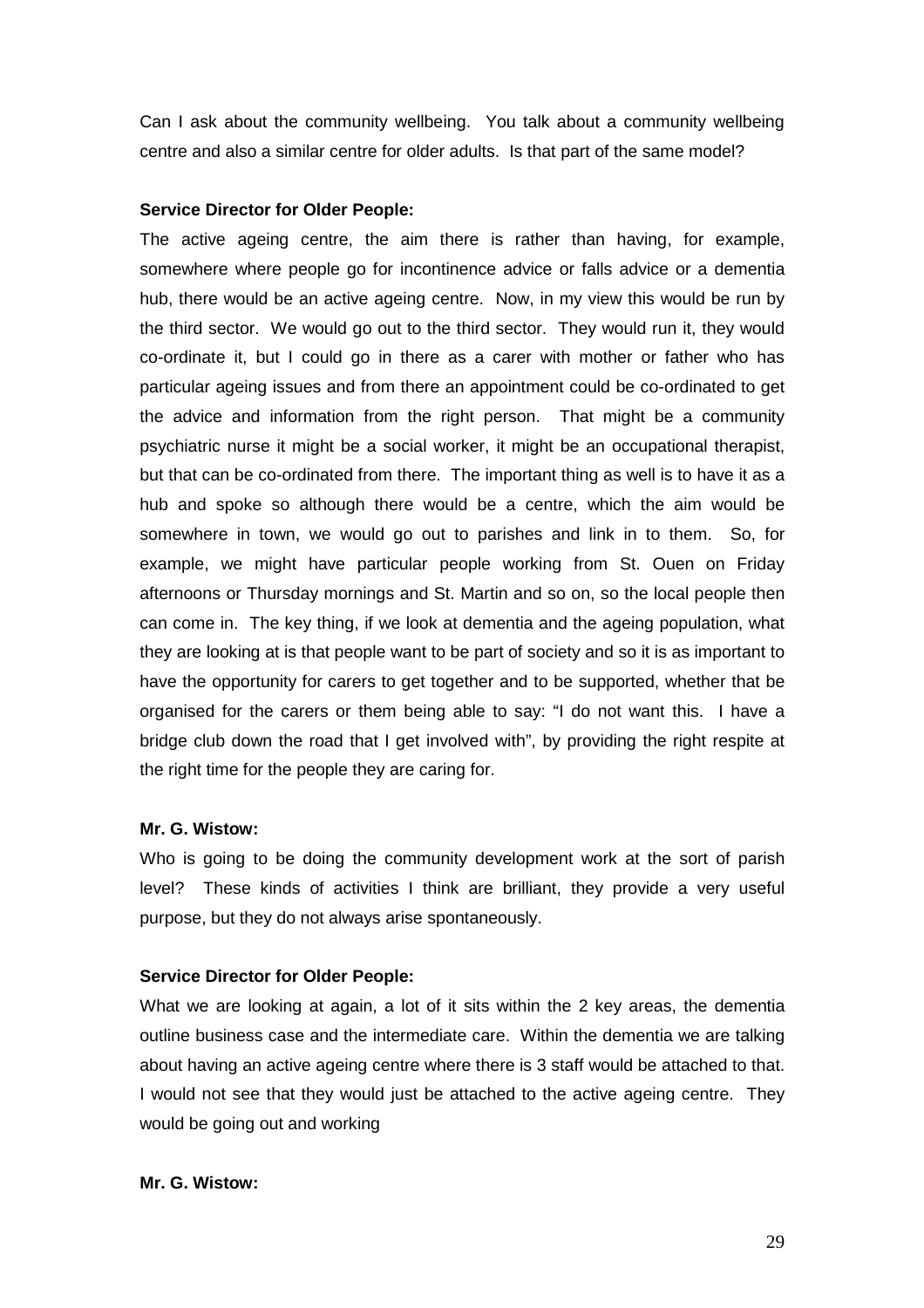They would be doing the development work?

#### **Service Director for Older People:**

They would be some of the development work as well. The carer support worker would be going out supporting carers and you have got the Admiral nurse would be developing for carers as well. So in total over a period of time as the demographic increases so the number of people working in the third sector, supporting in the third sector and having those links with health and social services providers, increases. The other thing I think which is really important to look at, although we are talking by 2040 of having a 90 per cent increase in people over the age of 65, the numbers of people by 2040 that it is predicted in Jersey who will have dementia will be a 154 per cent increase. So the fact that the ageing demographic goes up like that, the people with dementia goes up even more steeply.

### **Managing Director, Community and Social Services**

That is because the reality of an ageing ... you can be sort of boring when you talk about an ageing demographic but then you realise what a massive issue it is in terms of the really interesting part of it is they are very old. That is the area that is increasing. If you look year by year at the numbers of over 100 years of age that is where it becomes really fascinating.

## **Mr. G. Wistow:**

Can I ask just one very last question, which is when we were talking about who would be responsible for care co-ordinator and we talked about a number of roles, you did not mention the care navigators and I wondered if you could tell us something about who they would be, what sort of background they would be. I see that you do talk about them ensuring these assessments are completed and individual care plans are produced, so they would have some kind of case management role, I imagine.

## **Service Director for Older People:**

I suppose it is language. Care navigator to one person is care co-ordinator to another. With my background in mental health, I have always seen the care coordinator coming from the C.P.A. (care programme approach) as being a nurse or a social worker or professional in that area. The care navigator I think is probably new language that has come on since C.P.A. but the same type of role.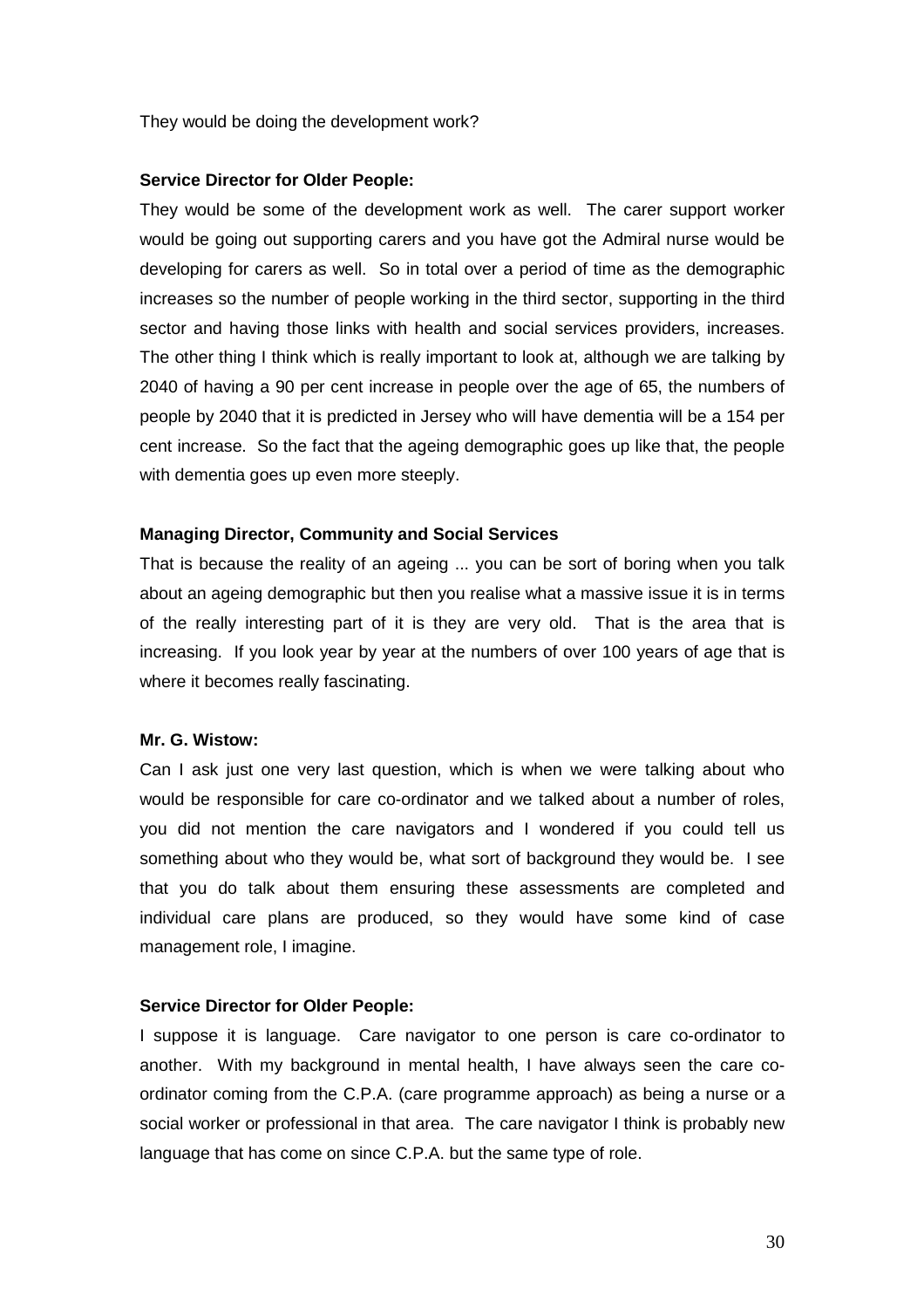#### **Mr. G. Wistow:**

Right, because also in some places care navigator means a person from the community rather than somebody from a formal service.

#### **Service Director for Older People:**

This was an interesting discussion I had just last week with colleagues who I work very closely with where we had been talking about care co-ordination, one coming from a social services perspective and one coming from a mental health perspective and having slightly different views on what care co-ordination was. I think what we need to do is come up with a glossary so whatever language we use everyone is clear that we are using the same language. But my understanding of a care navigator would be the equivalent of a C.P.A. care co-ordinator which will be someone who is proficient and skilled in the area, whether it be C.O.P.D. or whether it be mental health or whether it be O.T., and they would then navigate the person through the services or co-ordinate the person through the services. Does that answer the question?

## **Mr. G. Wistow:**

Yes. It is very helpful to make the point that different terms are used to cover the same thing and the same service but there are differences, so that is very helpful. I had understood care navigators in a slightly different way, so thank you.

#### **Deputy J.A. Hilton:**

I know we have run over time but I believe Deputy Reed has a question that he would like to ask you if you are agreeable to staying a bit longer.

#### **Managing Director, Community and Social Services:**

Certainly.

#### **The Deputy of St. Ouen:**

Thank you. It is really about the transition phase. Obviously you quite rightly point to it is a 10-year plan and it is going to be delivered over a period of 3 stages. A simple question: what in your view would be the effect of not having access to all the necessary funding required to deliver the overall plan?

#### **Managing Director, Community and Social Services**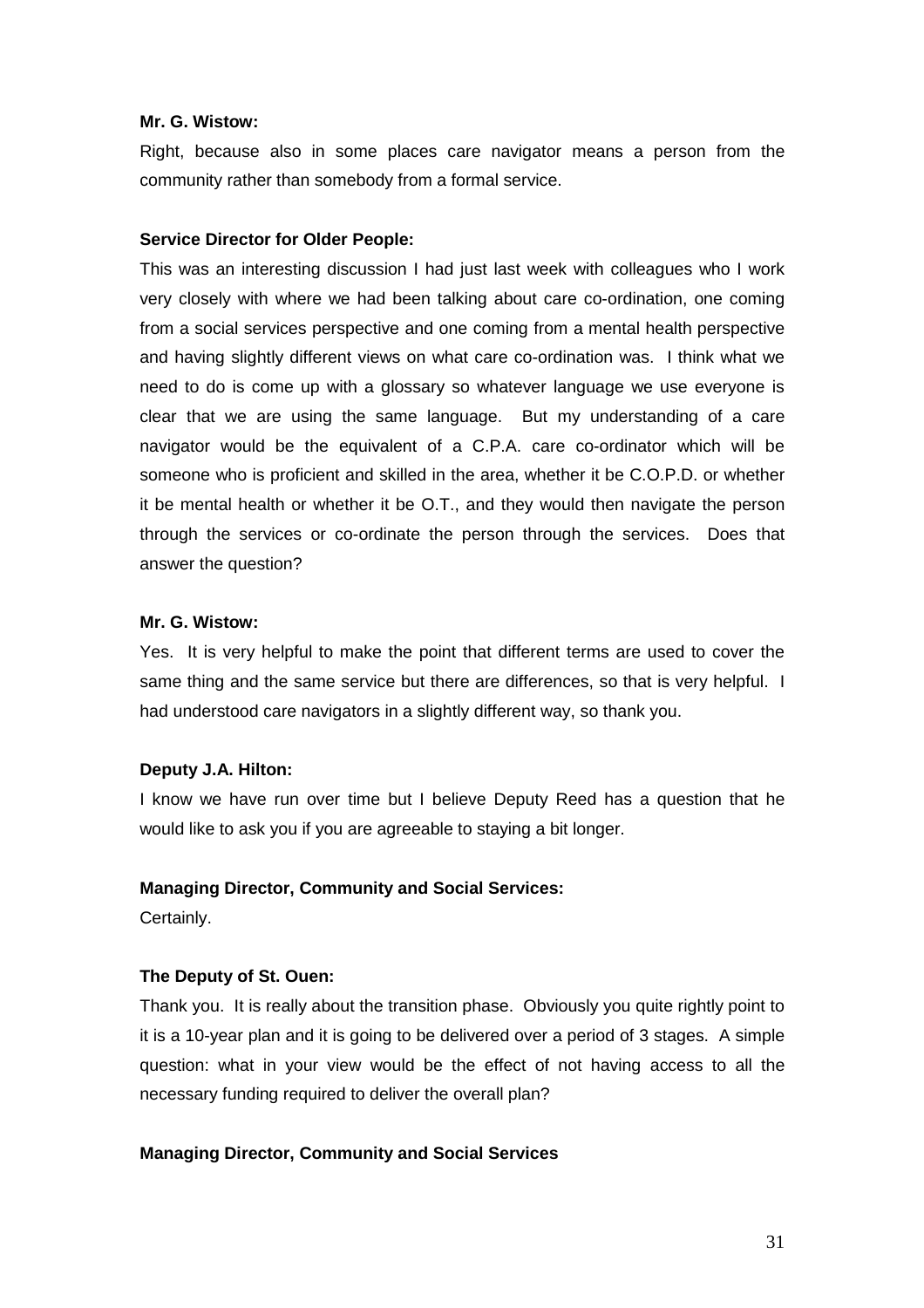The result of that would be reprioritisation which would result in probably some O.B.C.s (outline business cases) being delayed, I imagine, and then you would therefore not have the full benefit. It would be an interesting reprioritisation. Obviously to get to the position where we have 8 outline cases there was a significant amount of prioritisation to say: "That is going to wait, that is a piece of work that ..." So you have already done that process significantly but you would just do it again and there would be winners and losers in that process in terms of service users.

#### **The Deputy of St. Ouen:**

You do not see it as having necessarily a particularly negative impact?

#### **Managing Director, Community and Social Services**

I think it is pretty negative for the people who are the losers.

#### **Service Director for Older People:**

The same thing happened with the Kathie Bull, did it not? We had a very expensive report came from Kathie Bull and it was prioritised and we said: "Right, well, this is how much money we need. Actually we will give you I think a quarter." Then 5 years later we are saying: "Why did you not do what we told you you needed to do from Kathie Bull?" Then we had Williamson, and we were told we needed £5 million for Williamson and we got £3.5 million for Williamson and the same questions are being asked now about services. So, what will happen if we do not get what has been costed in the White Paper you will not get what is suggested are the outcomes from the White Paper and people will prioritise.

#### **Managing Director, Community and Social Services**

There are some plans which are all or nothing; if you take a bit of money the whole thing collapses. I do not think it is like that. It would be a case that you would have to reprioritise and say, as they have done with Williamson and Kathie Bull: "These are the priorities. Therefore we will put the resources to those priorities and these things, by the way, are the bits that are not going to happen and we will have to live with the consequences of that."

#### **The Deputy of St. Ouen:**

Gill, would you like to add anything?